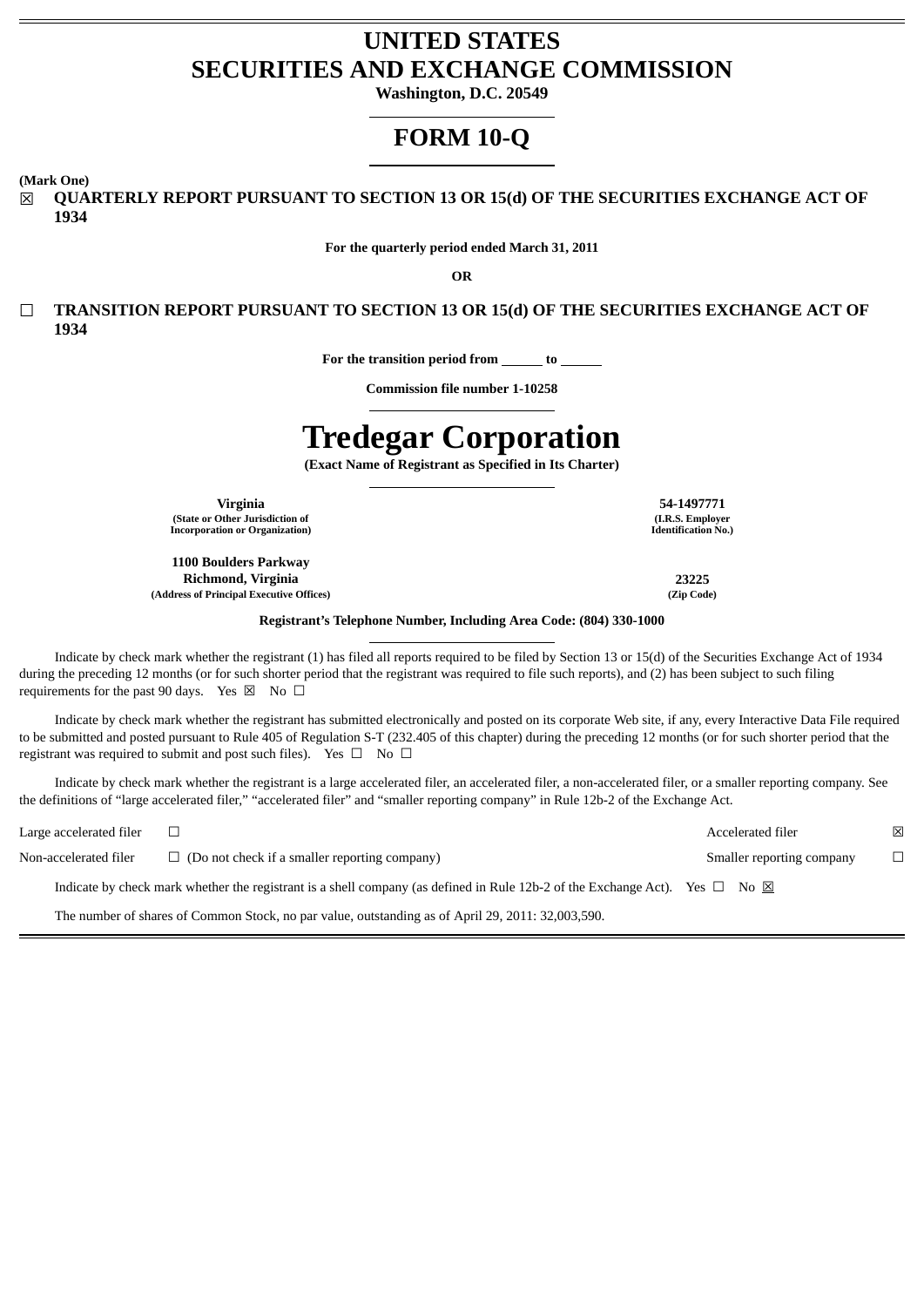# **Tredegar Corporation Consolidated Balance Sheets (In Thousands, Except Share Data) (Unaudited)**

|                                                                                                                            | March 31,<br>2011 | December 31,<br>2010   |
|----------------------------------------------------------------------------------------------------------------------------|-------------------|------------------------|
| <b>Assets</b>                                                                                                              |                   |                        |
| Current assets:                                                                                                            |                   |                        |
| Cash and cash equivalents                                                                                                  | \$72,029          | $\mathbb{S}$<br>73,191 |
| Accounts and other receivables, net of allowance for doubtful accounts and sales returns of \$3,312 in 2011 and \$5,286 in |                   |                        |
| 2010                                                                                                                       | 101,850           | 84,076                 |
| Income taxes recoverable                                                                                                   | 4,514             | 6,643                  |
| Inventories                                                                                                                | 41,568            | 43,058                 |
| Deferred income taxes                                                                                                      | 6,671             | 6,924                  |
| Prepaid expenses and other                                                                                                 | 5,024             | 5,369                  |
| Total current assets                                                                                                       | 231,656           | 219,261                |
| Property, plant and equipment, at cost                                                                                     | 684,760           | 669,290                |
| Less accumulated depreciation                                                                                              | 480,446           | 462,453                |
| Net property, plant and equipment                                                                                          | 204,314           | 206,837                |
| Other assets and deferred charges                                                                                          | 48,582            | 48,127                 |
| Goodwill and other intangibles                                                                                             | 106,508           | 106,117                |
| <b>Total assets</b>                                                                                                        | \$591,060         | \$580,342              |
| <b>Liabilities and Shareholders' Equity</b>                                                                                |                   |                        |
| <b>Current liabilities:</b>                                                                                                |                   |                        |
| Accounts payable                                                                                                           | \$64,204          | 58,209<br>\$           |
| Accrued expenses                                                                                                           | 26,701            | 33,229                 |
| Current portion of long-term debt                                                                                          | 120               | 222                    |
| Total current liabilities                                                                                                  | 91,025            | 91,660                 |
| Long-term debt                                                                                                             | 243               | 228                    |
| Deferred income taxes                                                                                                      | 53,183            | 51,879                 |
| Other noncurrent liabilities                                                                                               | 18,009            | 19,029                 |
| <b>Total liabilities</b>                                                                                                   | 162,460           | 162,796                |
| Commitments and contingencies (Notes 1 and 2)                                                                              |                   |                        |
| Shareholders' equity:                                                                                                      |                   |                        |
| Common stock, no par value (issued and outstanding - 32,003,590 at March 31, 2011 and 31,883,173 at December 31, 2010)     | 11,839            | 10,724                 |
| Common stock held in trust for savings restoration plan                                                                    | (1, 334)          | (1, 332)               |
| Foreign currency translation adjustment                                                                                    | 27,193            | 23,572                 |
| Gain on derivative financial instruments                                                                                   | 358               | 280                    |
| Pension and other postretirement benefit adjustments                                                                       | (58, 861)         | (59, 871)              |
| Retained earnings                                                                                                          | 449,405           | 444,173                |
| Total shareholders' equity                                                                                                 | 428,600           | 417.546                |
| Total liabilities and shareholders' equity                                                                                 | \$591,060         | \$580,342              |
|                                                                                                                            |                   |                        |

See accompanying notes to financial statements.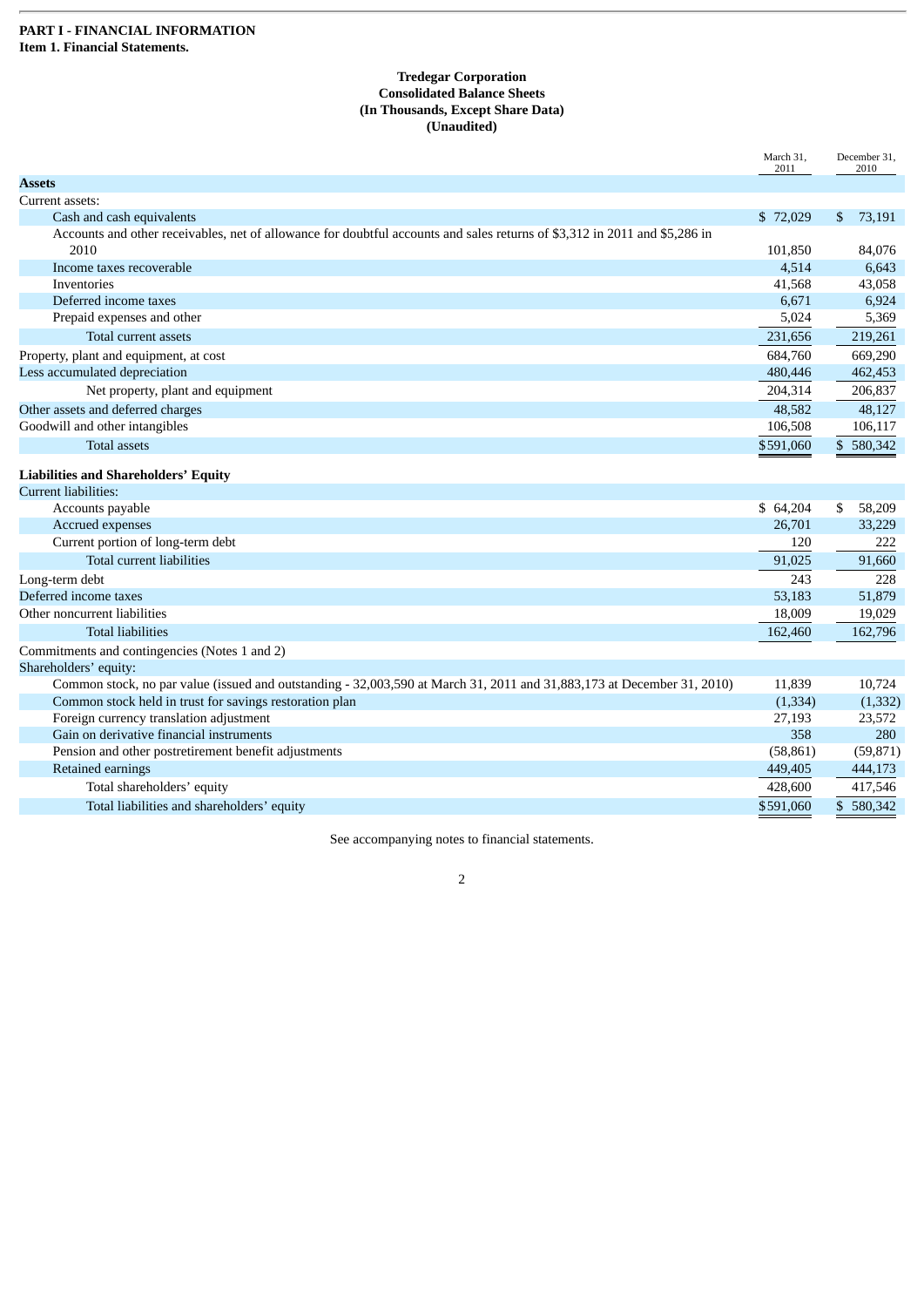# **Tredegar Corporation Consolidated Statements of Income (In Thousands, Except Per Share Data) (Unaudited)**

|                                                                          | Three Months<br>Ended March 31 |           |    |           |
|--------------------------------------------------------------------------|--------------------------------|-----------|----|-----------|
| <b>Revenues and other items:</b>                                         |                                | 2011      |    | 2010      |
| <b>Sales</b>                                                             |                                | \$191,524 |    | \$174,981 |
| Other income (expense), net                                              |                                | 194       |    | 56        |
|                                                                          |                                | 191,718   |    | 175,037   |
| <b>Costs and expenses:</b>                                               |                                |           |    |           |
| Cost of goods sold                                                       |                                | 157,858   |    | 141,372   |
| Freight                                                                  |                                | 3,999     |    | 3,945     |
| Selling, general and administrative                                      |                                | 16,162    |    | 15,941    |
| Research and development                                                 |                                | 3,557     |    | 3,602     |
| Amortization of intangibles                                              |                                | 129       |    | 88        |
| Interest expense                                                         |                                | 355       |    | 195       |
| Asset impairments and costs associated with exit and disposal activities |                                |           |    | 56        |
| <b>Total</b>                                                             |                                | 182,060   |    | 165,199   |
| Income before income taxes                                               |                                | 9,658     |    | 9,838     |
| Income taxes                                                             |                                | 2,990     |    | 4,056     |
| <b>Net income</b>                                                        | \$                             | 6,668     | S. | 5,782     |
| <b>Earnings per share:</b>                                               |                                |           |    |           |
| <b>Basic</b>                                                             | \$                             | .21       | \$ | .17       |
| <b>Diluted</b>                                                           |                                | .21       |    | .17       |
| Shares used to compute earnings per share:                               |                                |           |    |           |
| <b>Basic</b>                                                             |                                | 31,854    |    | 33,344    |
| Diluted                                                                  |                                | 32,262    |    | 33,515    |
| Dividends per share                                                      | \$                             | .045      | \$ | .040      |

See accompanying notes to financial statements.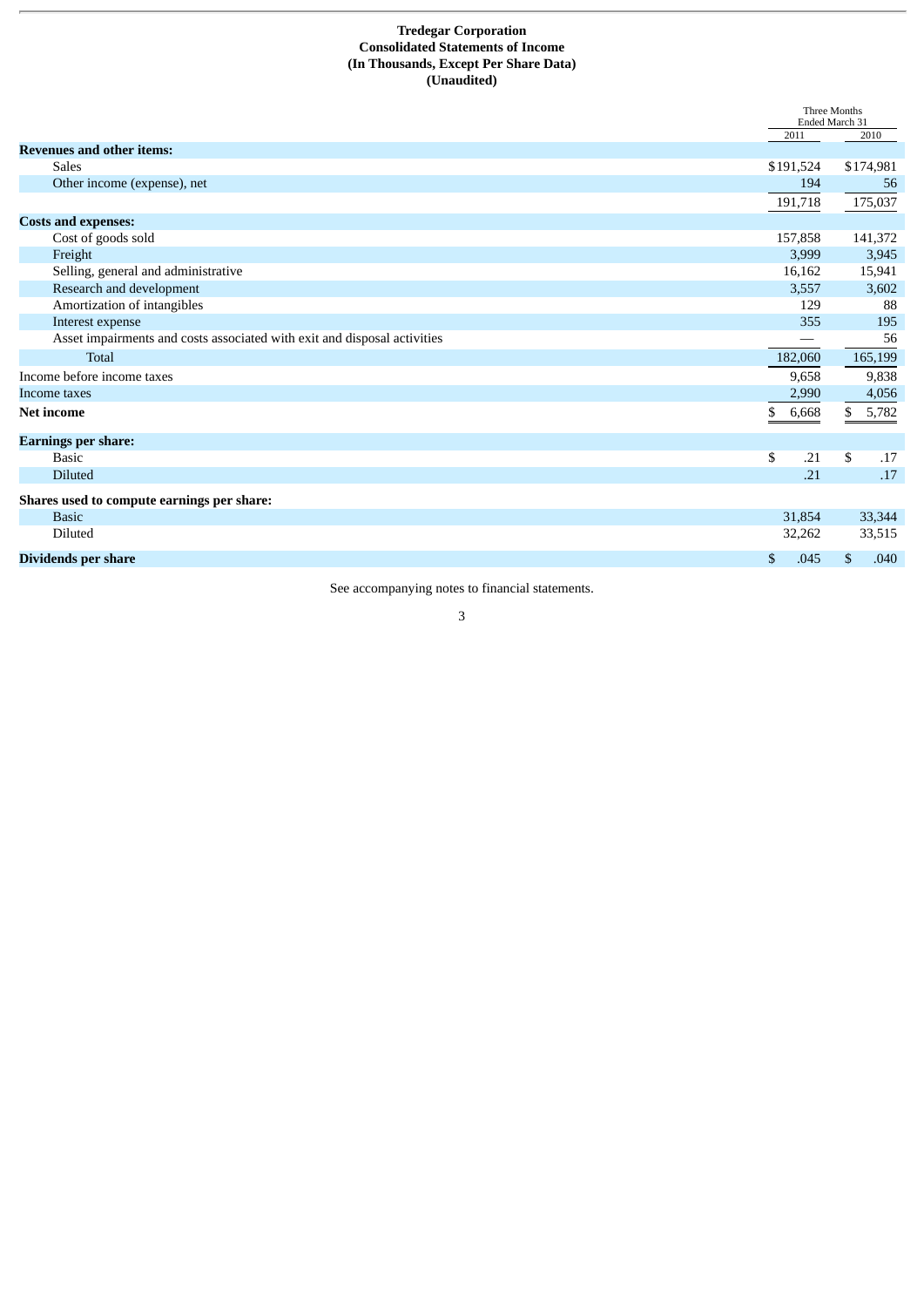## **Tredegar Corporation Consolidated Statements of Cash Flows (In Thousands) (Unaudited)**

|                                                                                     | Three Months<br>Ended March 31 |             |
|-------------------------------------------------------------------------------------|--------------------------------|-------------|
|                                                                                     | 2011                           | 2010        |
| <b>Cash flows from operating activities:</b>                                        |                                |             |
| Net income                                                                          | \$<br>6,668                    | 5,782<br>\$ |
| Adjustments for noncash items:                                                      |                                |             |
| Depreciation                                                                        | 10,463                         | 10,979      |
| Amortization of intangibles                                                         | 129                            | 88          |
| Deferred income taxes                                                               | (1,009)                        | (368)       |
| Accrued pension and postretirement benefits                                         | 598                            | 174         |
| Loss on disposal of assets                                                          |                                | 61          |
| Changes in assets and liabilities, net of effects of acquisitions and divestitures: |                                |             |
| Accounts and other receivables                                                      | (16, 426)                      | (14, 736)   |
| Inventories                                                                         | 2,173                          | 33          |
| Income taxes recoverable                                                            | 2,129                          | 85          |
| Prepaid expenses and other                                                          | 682                            | (736)       |
| Accounts payable and accrued expenses                                               | (1, 113)                       | (1,500)     |
| Other, net                                                                          | (1,584)                        | (867)       |
| Net cash provided by (used in) operating activities                                 | 2,710                          | (1,005)     |
| <b>Cash flows from investing activities:</b>                                        |                                |             |
| Capital expenditures                                                                | (4,679)                        | (3,058)     |
| Acquisition                                                                         |                                | (5,500)     |
| Proceeds from the sale of assets and property disposals                             | 611                            |             |
| Net cash used in investing activities                                               | (4,068)                        | (8,558)     |
| <b>Cash flows from financing activities:</b>                                        |                                |             |
| Dividends paid                                                                      | (1, 438)                       | (1,319)     |
| Debt principal payments                                                             | (87)                           | (103)       |
| Proceeds from exercise of stock options                                             | 619                            | 183         |
| Repurchases of Tredegar common stock                                                | $\qquad \qquad$                | (18,779)    |
| Net cash used in financing activities                                               | (906)                          | (20, 018)   |
| Effect of exchange rate changes on cash                                             | 1,102                          | (721)       |
| Decrease in cash and cash equivalents                                               | (1,162)                        | (30, 302)   |
| Cash and cash equivalents at beginning of period                                    | 73,191                         | 90,663      |
| Cash and cash equivalents at end of period                                          | \$72,029                       | \$60,361    |

See accompanying notes to financial statements.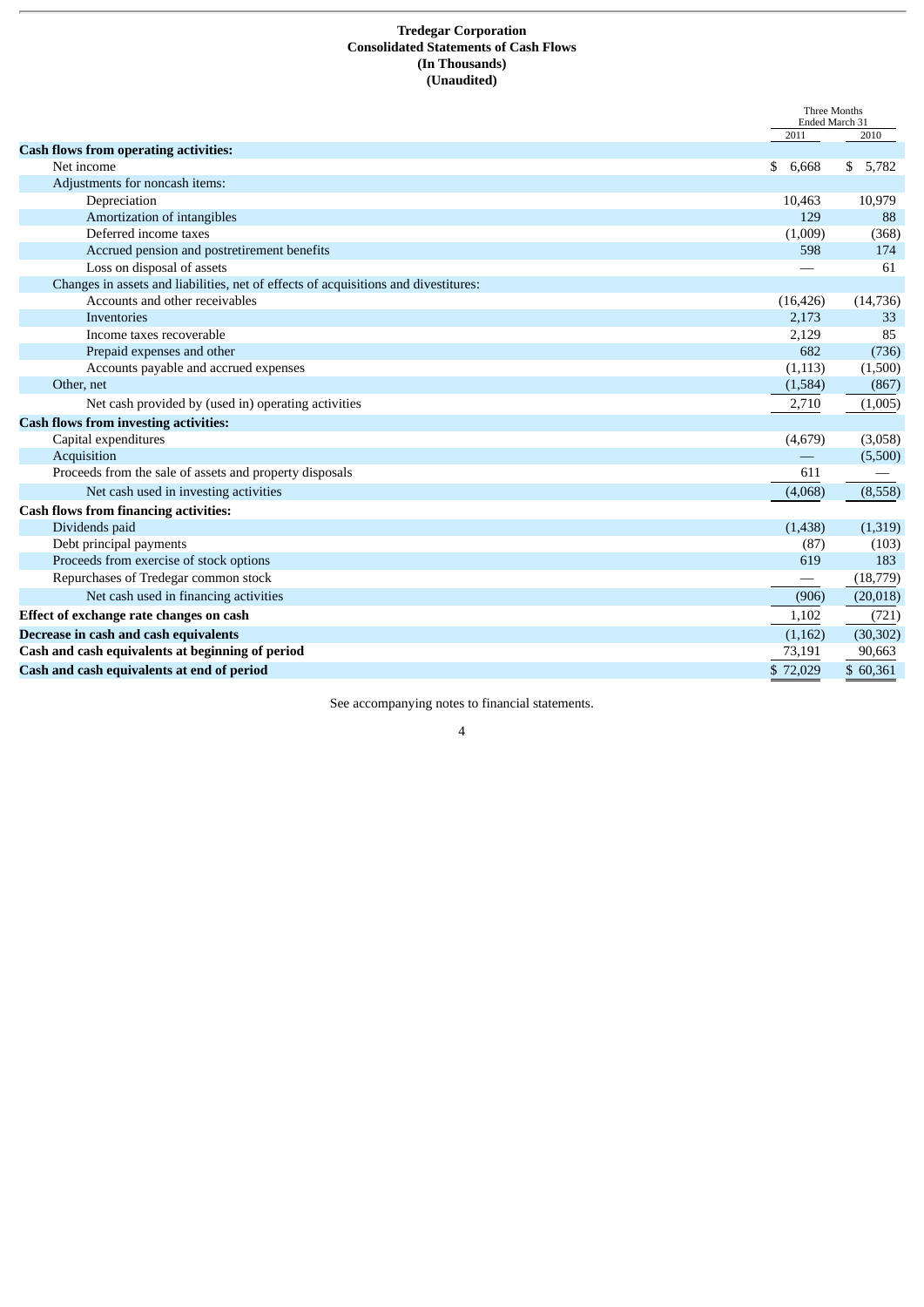# **Tredegar Corporation Consolidated Statement of Shareholders' Equity (In Thousands, Except Share and Per Share Data) (Unaudited)**

|                                                                                                    |                 |                      |                                             | <b>Accumulated Other</b><br>Comprehensive Income (Loss) |                                                               |                                                              |                                  |
|----------------------------------------------------------------------------------------------------|-----------------|----------------------|---------------------------------------------|---------------------------------------------------------|---------------------------------------------------------------|--------------------------------------------------------------|----------------------------------|
|                                                                                                    | Common<br>Stock | Retained<br>Earnings | Trust for<br>Savings<br>Restoration<br>Plan | Foreign<br>Currency<br>Translation                      | Gain<br>$(Loss)$ on<br>Derivative<br>Financial<br>Instruments | Pension &<br>Other Post-<br>retirement<br>Benefit<br>Adjust. | Total<br>Shareholders'<br>Equity |
| Balance December 31, 2010                                                                          | \$10,724        | \$444,173            | \$(1,332)                                   | \$23,572                                                | 280<br>S                                                      | \$ (59, 871)                                                 | 417,546<br>S.                    |
| Comprehensive income (loss):                                                                       |                 |                      |                                             |                                                         |                                                               |                                                              |                                  |
| Net income                                                                                         |                 | 6,668                |                                             |                                                         |                                                               |                                                              | 6,668                            |
| Other comprehensive income (loss):                                                                 |                 |                      |                                             |                                                         |                                                               |                                                              |                                  |
| Foreign currency translation adjustment (net of tax of \$1,959)                                    |                 |                      |                                             | 3,621                                                   |                                                               |                                                              | 3,621                            |
| Derivative financial instruments adjustment (net of tax of \$48)                                   |                 |                      |                                             |                                                         | 78                                                            |                                                              | 78                               |
| Amortization of prior service costs and net gains or losses (net of<br>$\text{tax of } $568)$      |                 |                      |                                             |                                                         |                                                               | 1,010                                                        | 1,010                            |
| Comprehensive income                                                                               |                 |                      |                                             |                                                         |                                                               |                                                              | 11,377                           |
| Cash dividends declared (\$.045 per share)                                                         |                 | (1,438)              |                                             |                                                         |                                                               |                                                              | (1,438)                          |
| Stock-based compensation expense                                                                   | 971             |                      |                                             |                                                         |                                                               |                                                              | 971                              |
| Issued upon exercise of stock options (including related income tax benefits<br>of $$110)$ & other | 144             |                      |                                             |                                                         |                                                               |                                                              | 144                              |
| Tredegar common stock purchased by trust for savings restoration plan                              |                 |                      | (2)                                         |                                                         |                                                               |                                                              |                                  |
| Balance March 31, 2011                                                                             | \$11,839        | \$449,405            | \$(1,334)                                   | \$27,193                                                | 358                                                           | $$$ (58,861)                                                 | \$428,600                        |

See accompanying notes to financial statements.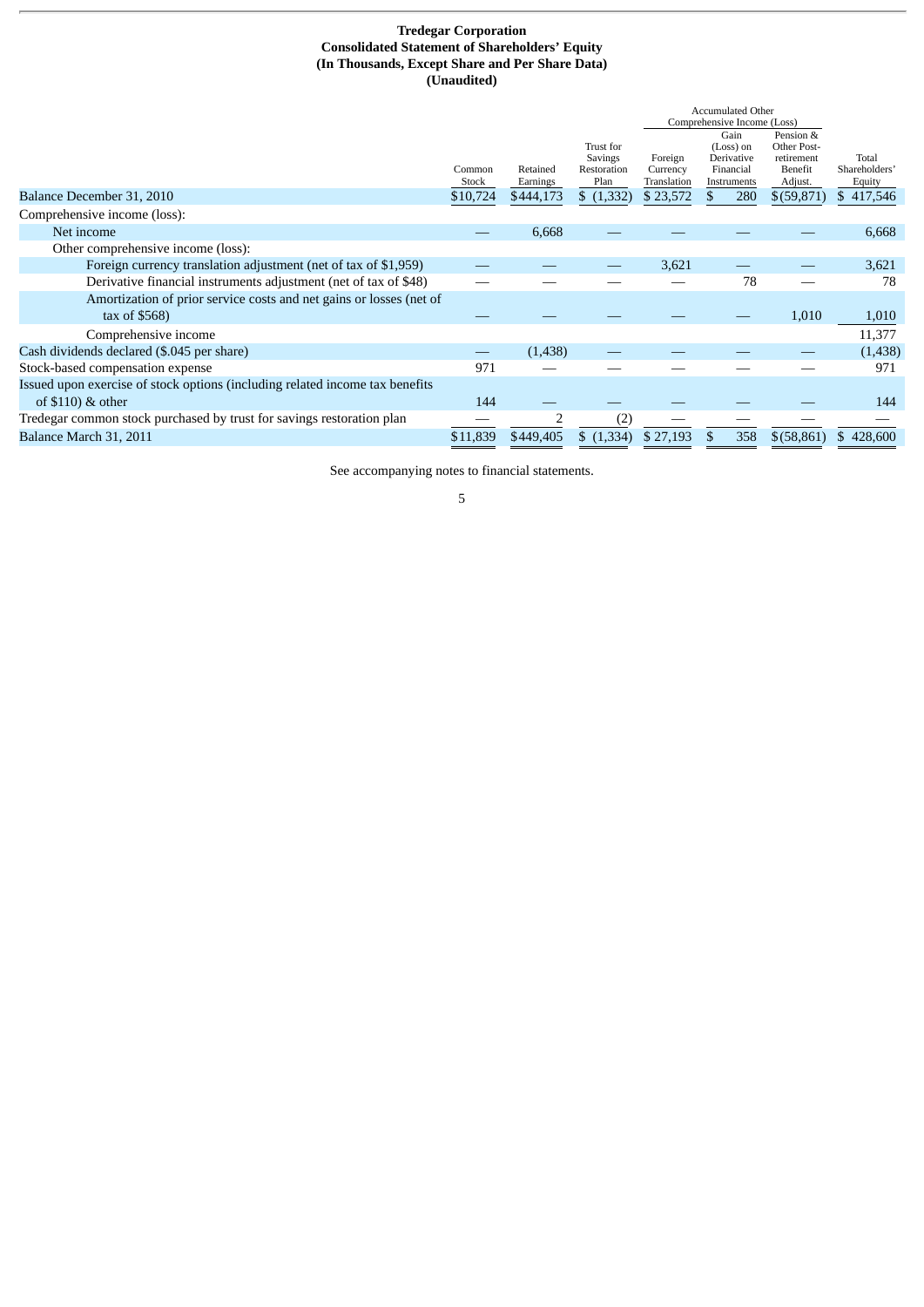#### TREDEGAR CORPORATION NOTES TO THE CONSOLIDATED INTERIM FINANCIAL STATEMENTS (Unaudited)

- 1. In the opinion of management, the accompanying consolidated financial statements of Tredegar Corporation and Subsidiaries ("Tredegar," "we," "us" or "our") contain all adjustments necessary to state fairly, in all material respects, Tredegar's consolidated financial position as of March 31, 2011, the consolidated results of operations for the three months ended March 31, 2011 and 2010, the consolidated cash flows for the three months ended March 31, 2011 and 2010, and the consolidated changes in shareholders' equity for the three months ended March 31, 2011. All such adjustments, unless otherwise detailed in the notes to the consolidated interim financial statements, are deemed to be of a normal, recurring nature. These financial statements should be read in conjunction with the consolidated financial statements and related notes included in Tredegar's Annual Report on Form 10-K for the year ended December 31, 2010. The results of operations for the three months ended March 31, 2011, are not necessarily indicative of the results to be expected for the full year.
- 2. Plant shutdowns, asset impairments, restructurings and other charges are shown in the net sales and operating profit by segment table in Note 8, and unless otherwise noted below, are also included in "Asset impairments and costs associated with exit and disposal activities" in the consolidated statements of income.

Plant shutdowns, asset impairments, restructurings and other charges in the first quarter of 2011 include:

• Pretax losses of \$32,000 for timing differences between the recognition of realized losses on aluminum futures contracts and related revenues from the delayed fulfillment by customers of fixed-price forward purchase commitments (included in "Cost of goods sold" in the consolidated statements of income, see Note 6 for additional detail).

Plant shutdowns, asset impairments, restructurings and other charges in the first quarter of 2010 include:

- Pretax gains of \$443,000 for timing differences between the recognition of realized losses on aluminum futures contracts and related revenues from the delayed fulfillment by customers of fixed-price forward purchase commitments (included in "Cost of goods sold" in the consolidated statements of income, see Note 6 on for additional detail);
- A pretax loss of \$61,000 on the disposal of equipment (included in "Other income (expense), net" in the consolidated statements of income) from a previously shutdown films manufacturing facility in LaGrange, Georgia; and
- A pretax charge of \$56,000 for severance and other employee-related costs in connection with restructurings in Film Products.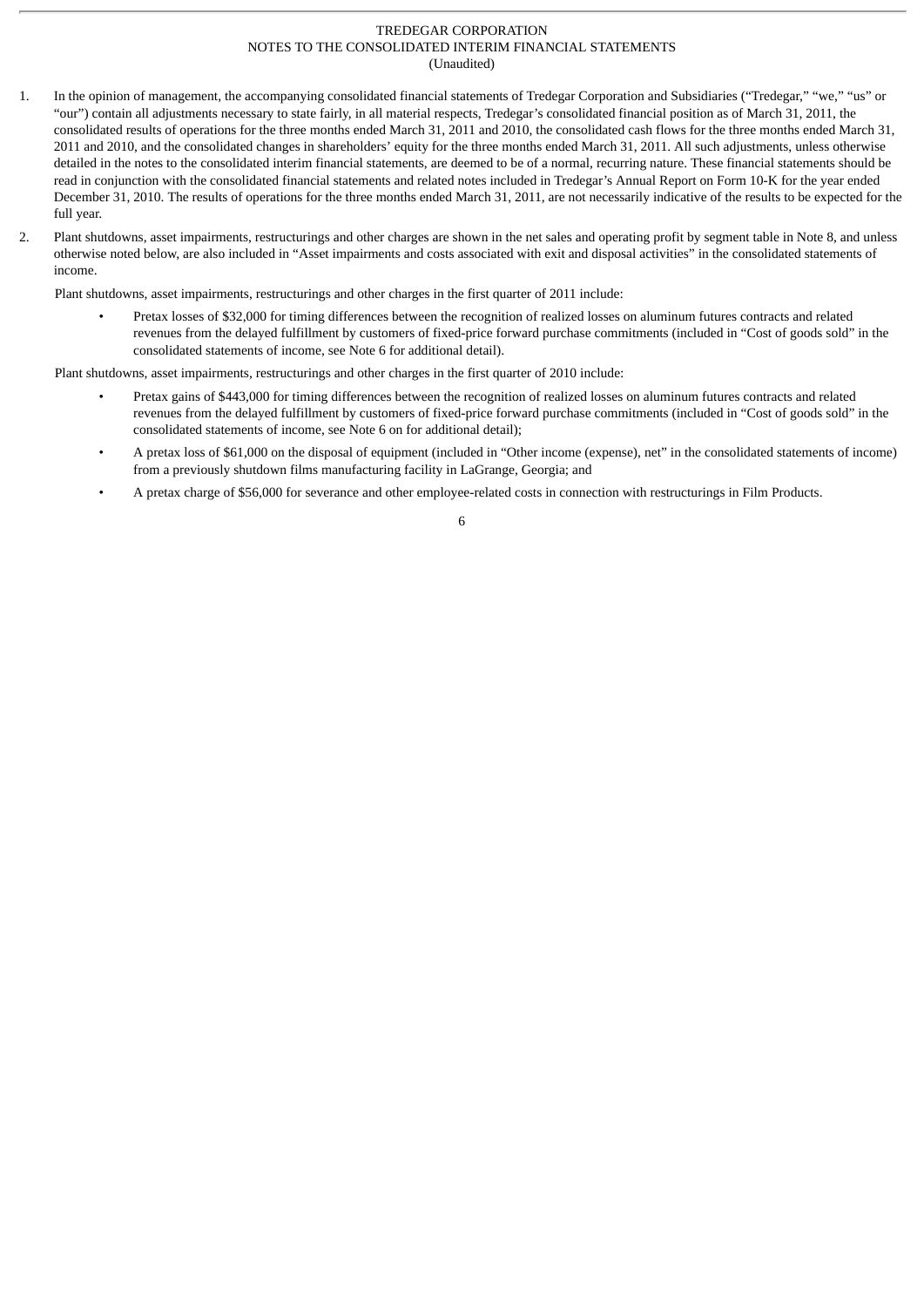A reconciliation of the beginning and ending balances of accrued expenses associated with asset impairments and exit and disposal activities for the three months ended March 31, 2011 is as follows:

| (In Thousands)               | Severance  | Other (a) | <b>Total</b>    |
|------------------------------|------------|-----------|-----------------|
| Balance at December 31, 2010 | 237<br>\$. | \$1,593   | \$1,830         |
| Changes in 2011:             |            |           |                 |
| Charges                      |            |           |                 |
| Cash spent                   | (112)      | (1,593)   | (1,705)         |
| Charged against assets       |            |           |                 |
| Balance at March 31, 2011    | 125        |           | 125<br>$\equiv$ |

(a) Other represents accrued losses on a sub-lease at a facility in Princeton, New Jersey.

Income taxes for the first quarters of 2011 and 2010 include the partial reduction of a valuation allowance of \$117,000 and \$168,000, respectively, related to the expected limitations on the utilization of assumed capital losses on certain investments that was recognized in prior years.

#### 3. The components of inventories are as follows:

| (In Thousands)             | March 31,<br>2011 | December 31,<br>2010 |
|----------------------------|-------------------|----------------------|
| Finished goods             | \$8,214           | 7,373                |
| Work-in-process            | 3,173             | 3,669                |
| Raw materials              | 12,683            | 15,327               |
| Stores, supplies and other | 17,498            | 16,689               |
| Total                      | \$41,568          | 43,058               |

4. Basic earnings per share is computed by dividing net income by the weighted average number of shares of common stock outstanding. Diluted earnings per share is computed by dividing net income by the weighted average common and potentially dilutive common equivalent shares outstanding, determined as follows:

|                                                                                     |        | Three Months<br>Ended March 31 |
|-------------------------------------------------------------------------------------|--------|--------------------------------|
| (In Thousands)                                                                      | 2011   | 2010                           |
| Weighted average shares outstanding used to compute basic earnings (loss) per share | 31,854 | 33.344                         |
| Incremental dilutive shares attributable to stock options and restricted stock      | 408    | 171                            |
| Shares used to compute diluted earnings (loss) per share                            | 32.262 | 33,515                         |

Incremental shares attributable to stock options and restricted stock are computed using the average market price during the related period. During the three months ended March 31, 2011 and 2010, 78,767 and 469,567, respectively, of average out-of-the-money options to purchase shares were excluded from the calculation of incremental shares attributable to stock options and restricted stock.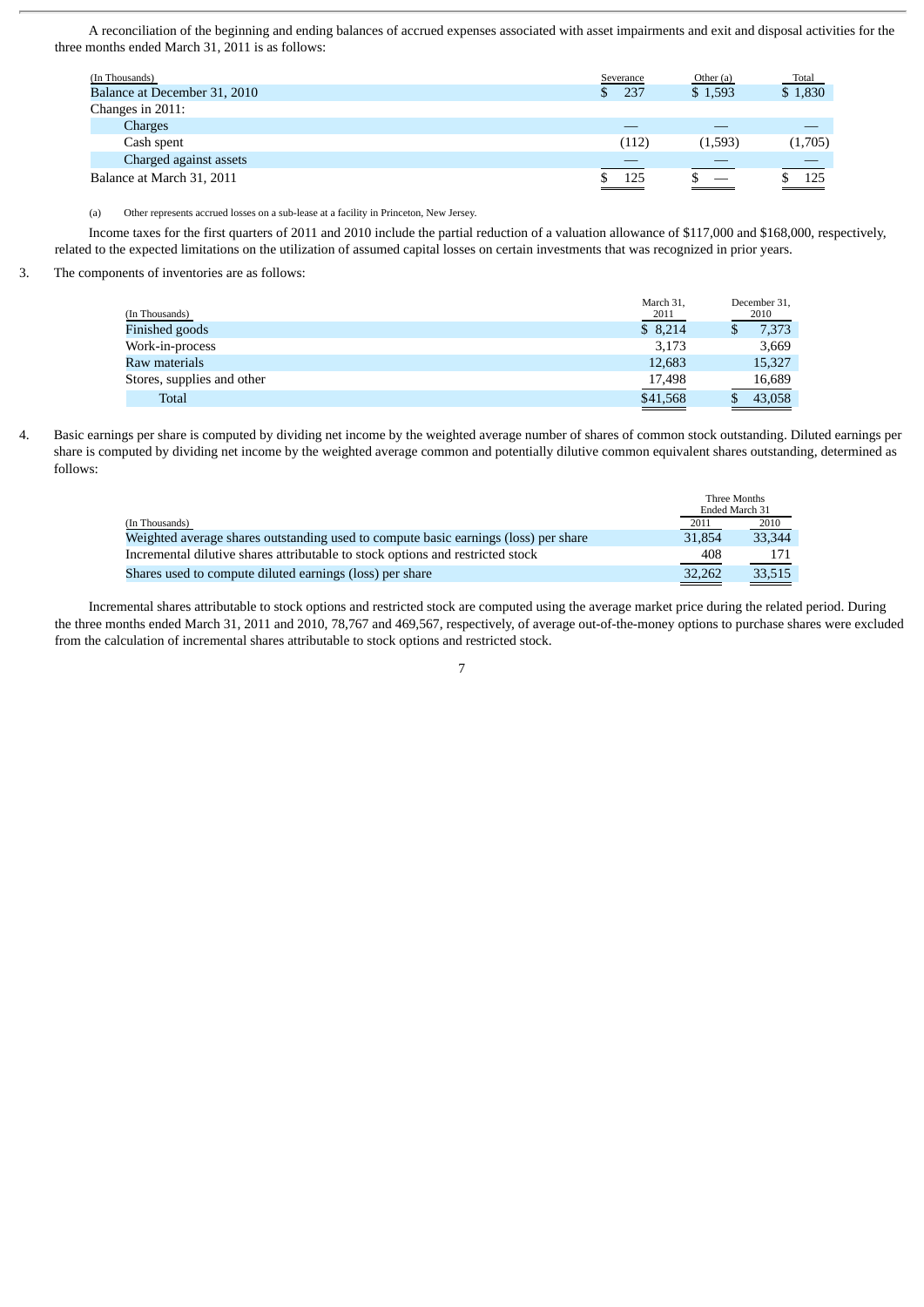5. During the third quarter of 2007, we invested \$6.5 million in a privately held specialty pharmaceutical company. In the fourth quarter of 2008, we invested an additional \$1.0 million as part of a new round of equity financing completed by the investee. The company is developing and commercializing state of the art drug delivery systems designed to improve patient compliance and outcomes, and our ownership interest on a fully diluted basis is approximately 21%. The investment is accounted for under the fair value method. We elected the fair value option over the equity method of accounting since our investment objectives are similar to those of venture capitalists, which typically do not have controlling financial interests. In 2008, we recognized an unrealized gain of \$5.6 million (\$3.6 million after taxes) based on the valuation of our ownership interest implied from a new round of equity financing completed for the investee in the fourth quarter of 2008. We recognized an additional unrealized gain of \$5.1 million (\$3.2 million after taxes) in the fourth quarter of 2009 for the estimated appreciation of our ownership interest upon the investee entering into an exclusive licensing agreement that included an upfront payment, additional potential milestone payments and tiered royalties on sales of any products commercialized under the license. In the fourth quarter of 2010, we recognized an unrealized loss of \$2.2 million (\$1.4 million after taxes) for the estimated changes in the fair value of our investment after the investee, which had its new drug application to the Food & Drug Administration ("FDA") accepted for review during the quarter, reassessed its projected timeframe for obtaining final marketing approval from the FDA.

At March 31, 2011 and December 31, 2010, the estimated fair value of our investment (also the carrying value included in "Other assets and deferred charges" in our balance sheet) was \$16.0 million. On the date of our most recent investment (December 15, 2008), we believe that the amount we would be paid for our ownership interest and liquidation preferences was based on significant other observable (Level 2) inputs, including investments by other investors. Subsequent to December 15, 2008, and until the next round of financing, we believe fair value estimates drop to significant unobservable (Level 3) inputs since there is no secondary market for our ownership interest. In addition, the specialty pharmaceutical company currently has no product sales. Accordingly, after the latest financing and until the next round of financing or other significant financial transaction, value estimates will primarily be based on assumptions relating to meeting product development and commercialization milestones, corresponding cash flow projections (projections of sales, costs, expenses, capital expenditures and working capital investment) and discounting of these factors for the high degree of risk. Adjustments to the estimated fair value of our investment will be made in the period upon which such changes can be quantified.

Had we not elected to account for our investment under the fair value method, we would have been required to use the equity method of accounting. For the three months ended March 31, 2011, net income recorded by the specialty pharmaceutical company, as reported to us by the investee, was \$436,000 compared to \$1.6 million for the first three months of 2010. Operating results included \$3.3 million and \$4.1 million in licensing revenues in the first quarters of 2011 and 2010, respectively. Total assets (which included cash and cash equivalents of \$17.3 million at March 31, 2011 and \$18.8 million at December 31, 2010) were \$23.9 million and \$26.6 million at March 31, 2011 and December 31, 2010, respectively.

Our investment in Harbinger Capital Partners Special Situations Fund, L.P. ("Harbinger Fund") had a reported capital account value of \$8.5 million at March 31, 2011, compared with \$9.6 million at December 31, 2010. This investment had a carrying value in Tredegar's balance sheet (included in "Other assets and deferred charges") of \$5.7 million at March 31, 2011 and \$6.4 million at December 31, 2010. The carrying value at March 31, 2011 reflected Tredegar's cost basis in its investment in the Harbinger Fund, net of total withdrawal proceeds received. The timing and amount of future installments of withdrawal proceeds, which commenced in August 2010, were not known as of March 31, 2011. There were no gains or losses associated with our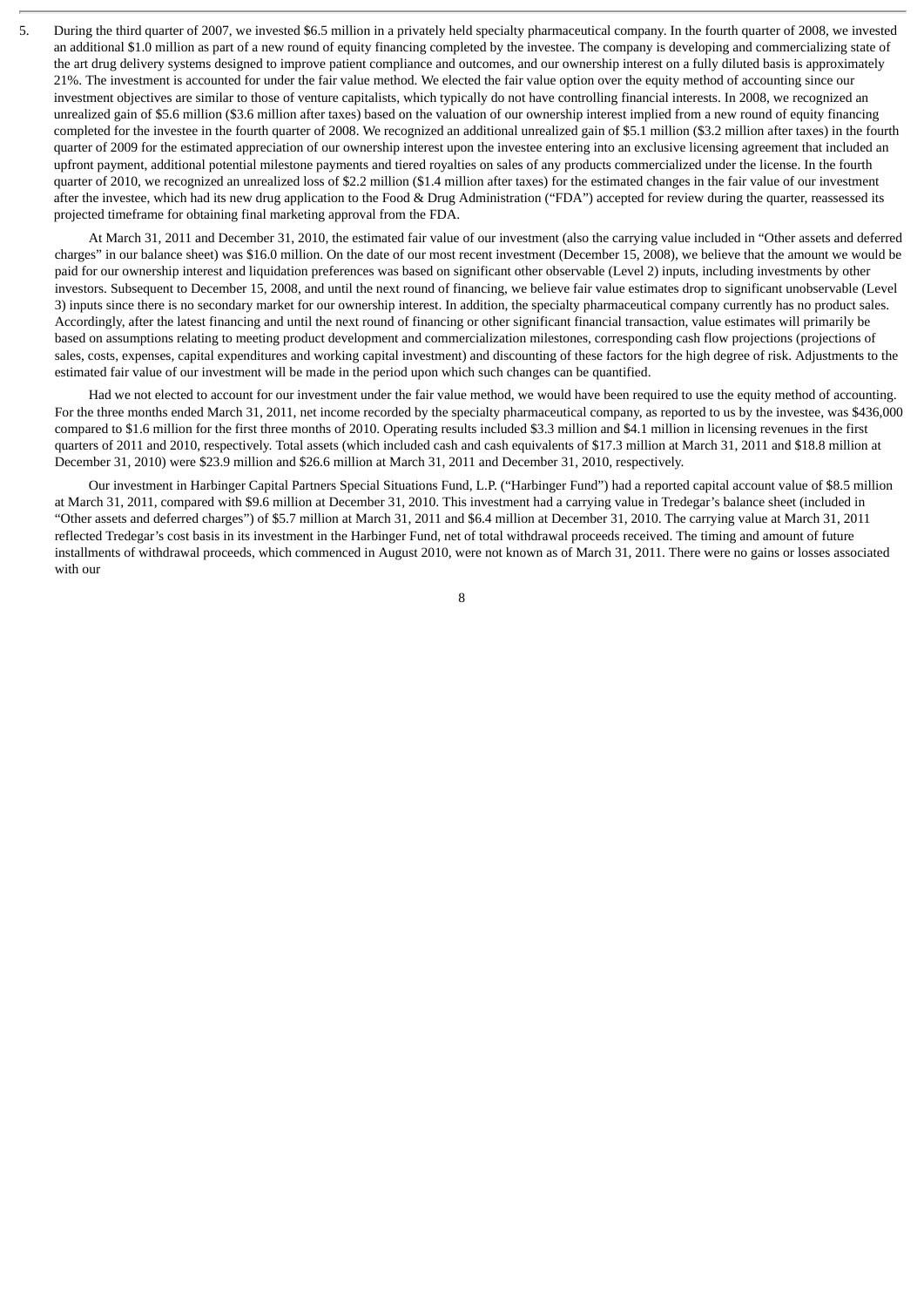investment in Harbinger in 2011 or 2010. Gains on our investment in Harbinger will be recognized when the amounts expected to be collected from our withdrawal from the investment are known, which will likely be when cash in excess of our remaining carrying value is received. Losses will be recognized when management believes it is probable that future withdrawal proceeds will not exceed the remaining carrying value.

6. We use derivative financial instruments for the purpose of hedging margin exposure from fixed-price forward sales contracts in Aluminum Extrusions and currency exchange rate exposures that exist due to specified transactions. Our derivative financial instruments are designated as and qualify as cash flow hedges and are recognized in the balance sheet at fair value. A change in the fair value of derivatives that are highly effective as and that are designated and qualify as cash flow hedges is recorded in other comprehensive income (loss). Gains and losses reported in other comprehensive income (loss) are reclassified to earnings in the periods in which earnings are affected by the variability of cash flows of the hedged transaction. Such gains and losses are reported on the same line as the underlying hedged item. Any hedge ineffectiveness (which represents the amount by which the changes in the fair value of the derivative exceed the variability in the cash flows of the forecasted transaction) is recorded in current period earnings. The amount of gains and losses recognized for hedge ineffectiveness was not material to the first quarters of 2011 and 2010.

The fair value of derivative instruments recorded on the consolidated balance sheets are based upon Level 2 inputs within the corresponding commodity or foreign currency markets. If individual derivative instruments with the same counterparty can be settled on a net basis, we record the corresponding derivative fair values as a net asset or net liability.

In the normal course of business, we enter into fixed-price forward sales contracts with certain customers for the future sale of fixed quantities of aluminum extrusions at scheduled intervals. In order to hedge our margin exposure created from the fixing of future sales prices relative to volatile raw material (aluminum) costs, we enter into a combination of forward purchase commitments and futures contracts to acquire or hedge aluminum, based on the scheduled purchases for the firm sales commitments. The fixed-price firm sales commitments and related hedging instruments generally have durations of not more than 12 months, and the notional amount of aluminum futures contracts that hedged future purchases of aluminum to meet fixed-price forward sales contract obligations was \$4.4 million (4.1 million pounds of aluminum) at March 31, 2011 and \$5.8 million (5.7 million pounds of aluminum) at December 31, 2010.

The table below summarizes the location and gross amounts of aluminum futures contract fair values in the consolidated balance sheets as of March 31, 2011 and December 31, 2010:

|                                               | March 31, 2011                  |               | December 31, 2010               |               |
|-----------------------------------------------|---------------------------------|---------------|---------------------------------|---------------|
| (In Thousands)                                | <b>Balance Sheet</b><br>Account | Fair<br>Value | <b>Balance Sheet</b><br>Account | Fair<br>Value |
| Derivatives Designated as Hedging Instruments |                                 |               |                                 |               |
| Asset derivatives:                            | Prepaid expenses                |               | Prepaid expenses                |               |
| Aluminum futures contracts                    | and other                       | \$580         | and other                       | \$490         |
| Liability derivatives:                        | Prepaid expenses                |               | Prepaid expenses                |               |
| Aluminum futures contracts                    | and other                       |               | and other                       | \$36          |

In the event that the counterparty to an aluminum fixed-price forward sale contract chooses to not take delivery of its aluminum extrusions, the customer is contractually obligated to compensate us for any losses on the related aluminum futures and/or forward purchase contracts through the date of cancellation.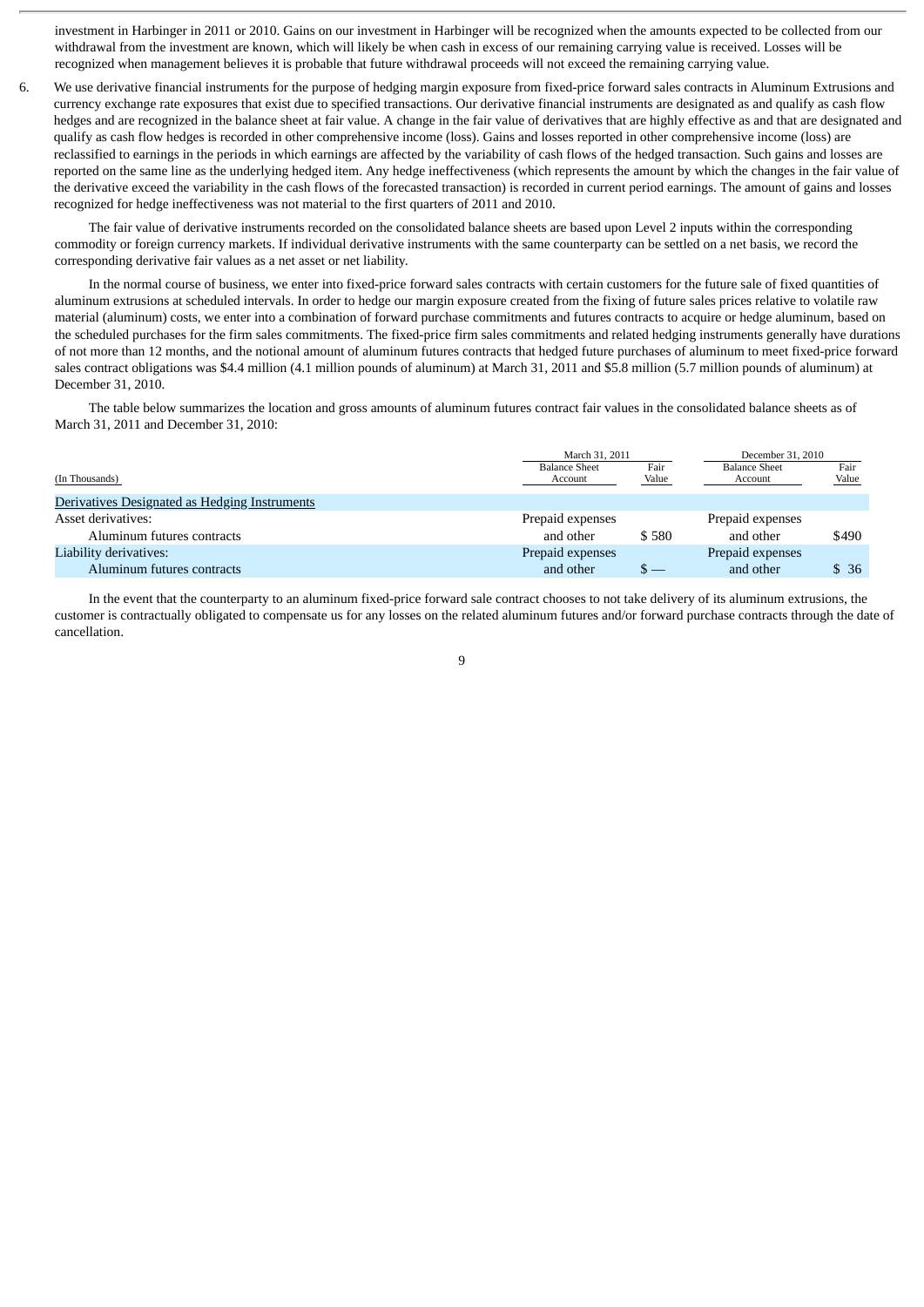Losses of \$32,000 (\$20,000 after tax) in the first quarter of 2011 and gains of \$443,000 (\$275,000 after tax) in the first quarter of 2010 were recognized by the aluminum extrusions business for timing differences between the recognition of realized losses on aluminum futures contracts and related revenues from delayed fulfillment by customers of fixed-price forward purchase commitments. Such timing differences are included in "Plant shutdowns, assets impairments, restructurings and other" in the net sales and operating profit by segment table in Note 8.

We used future fixed Euro-denominated contractual payments for equipment being purchased as part of our expansion of the Carthage, Tennessee aluminum extrusion manufacturing facility. We utilized a fixed rate Euro forward contract with various settlement dates through March 2010 to hedge exchange rate exposure on these obligations. There was no outstanding notional amount of this foreign currency forward at March 31, 2011 and December 31, 2010.

These derivative contracts involve elements of credit and market risk that are not reflected on our consolidated balance sheet, including the risk of dealing with counterparties and their ability to meet the terms of the contracts. The counterparties to our forward purchase commitments are major aluminum brokers and suppliers, and the counterparties to our aluminum futures contracts are major financial institutions. Fixed-price forward sales contracts are only made available to our best and most credit-worthy customers. The counterparties to our foreign currency futures and zero-cost collar contracts are major financial institutions.

The effect on net income and other comprehensive income (loss) of derivative instruments classified as cash flow hedges and described in the previous paragraphs for the quarters ended March 31, 2011 and 2010 is summarized in the table below:

| (in thousands)                                                                   | <b>Cash Flow Derivative Hedges</b> |                              |       |                      |
|----------------------------------------------------------------------------------|------------------------------------|------------------------------|-------|----------------------|
|                                                                                  |                                    | <b>Aluminum Futures</b>      |       | Foreign Currency     |
|                                                                                  | Contracts                          |                              |       | Forwards and Options |
|                                                                                  |                                    | Three Months Ended March 31. |       |                      |
|                                                                                  | 2011                               | 2010                         | 2011  | 2010                 |
| Amount of pre-tax gain (loss) recognized in other comprehensive income           | 405                                | (160)                        | $s =$ | (13)                 |
| Location of gain (loss) reclassified from accumulated other comprehensive income | Cost of                            | Cost of                      |       |                      |
| into net income (effective portion)                                              | sales                              | sales                        |       |                      |
| Amount of pre-tax gain (loss) reclassified from accumulated other comprehensive  |                                    |                              |       |                      |
| income to net income (effective portion)                                         | 279                                | 345                          |       |                      |

Gains and losses on the ineffective portion of derivative instruments or derivative instruments that were not designated as hedging instruments were immaterial for the three months ended March 31, 2011 and 2010. As of March 31, 2011, we expect \$358,000 of unrealized after-tax gains on derivative instruments reported in accumulated other comprehensive income (loss) to be reclassified to earnings within the next twelve months. For the three months ended March 31, 2011 and 2010, net gains or losses realized on previously unrealized net gains or losses from hedges that had been discontinued were not material.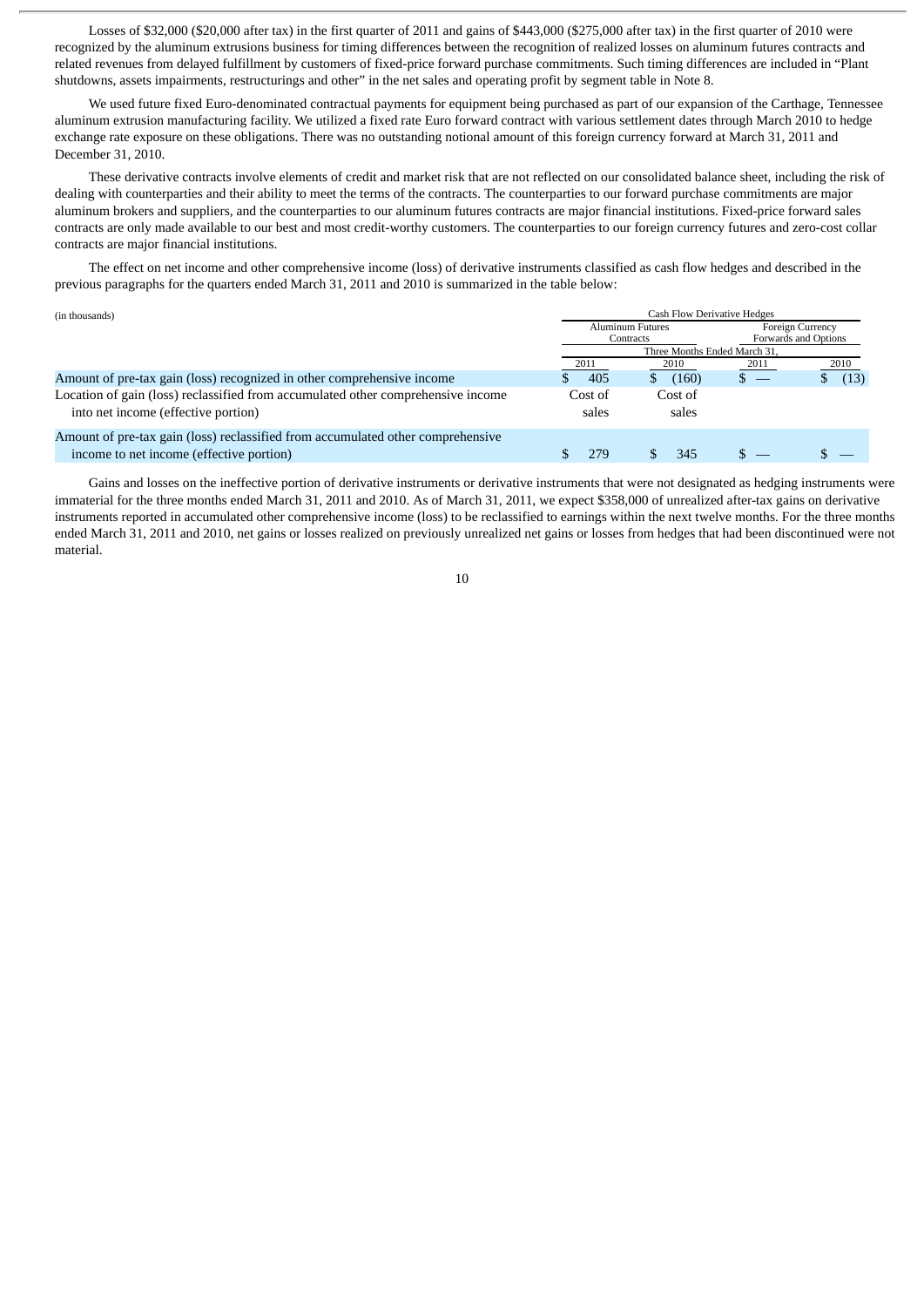7. The components of net periodic benefit cost for our pension and other post-retirement benefit programs reflected in consolidated results are shown below:

|                                                                               | Pension<br>Benefits for Three Months<br>Ended March 31 |         | Other Post-Retirement<br>Benefits for Three Months<br>Ended March 31 |       |
|-------------------------------------------------------------------------------|--------------------------------------------------------|---------|----------------------------------------------------------------------|-------|
| (In Thousands)                                                                | 2011                                                   | 2010    | 2011                                                                 | 2010  |
| Service cost                                                                  | (801)<br>S.                                            | (797)   | (13)                                                                 | (18)  |
| Interest cost                                                                 | (3,283)                                                | (3,289) | (96)                                                                 | (121) |
| Expected return on plan assets                                                | 5,106                                                  | 5,132   |                                                                      |       |
| Amortization of prior service costs, gains or losses and net transition asset | (1,578)                                                | (1,090) | 67                                                                   |       |
| Net periodic benefit cost                                                     | (556)                                                  | (44)    | (42)                                                                 | (130) |

We contributed \$167,000 to our pension plans for continuing operations in 2010 and expect to contribute a similar amount in 2011. We fund our other post-retirement benefits (life insurance and health benefits) on a claims-made basis, which were \$311,000 for the year ended December 31, 2010.

8. We have four reportable segments, which include Film Products, Aluminum Extrusions, AFBS (formerly Therics, Inc.) and Other. The Other segment is comprised of the start-up operations of Bright View Technologies Corporation and Falling Springs, LLC. Information by business segment is reported below. There are no accounting transactions between segments and no allocations to segments. Net sales (sales less freight) and operating profit from ongoing operations are the measures of sales and operating profit used by the chief operating decision maker for purposes of assessing performance.

<sup>11</sup>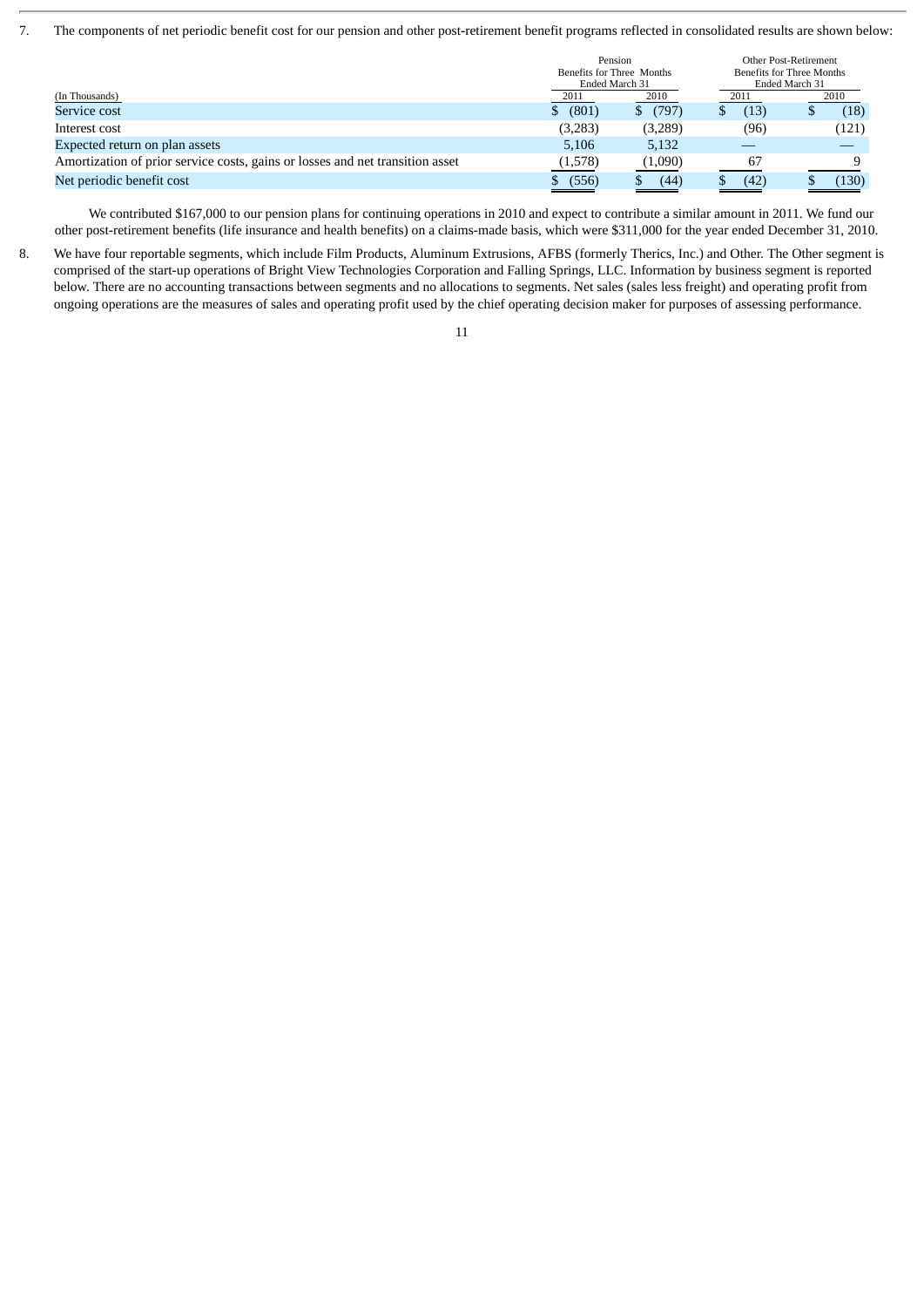The following table presents net sales and operating profit by segment for the three months ended March 31, 2011 and 2010:

|                                                              | Three Months<br>Ended March 31 |             |
|--------------------------------------------------------------|--------------------------------|-------------|
| (In Thousands)                                               | 2011                           | 2010        |
| <b>Net Sales</b>                                             |                                |             |
| Film Products                                                | \$131,426                      | \$125,868   |
| <b>Aluminum Extrusions</b>                                   | 56,001                         | 44,799      |
| Other                                                        | 98                             | 369         |
| Total net sales                                              | 187,525                        | 171.036     |
| Add back freight                                             | 3,999                          | 3,945       |
| Sales as shown in the Consolidated Statements of Income      | \$191,524                      | \$174,981   |
|                                                              |                                |             |
| <b>Operating Profit (Loss)</b>                               |                                |             |
| Film Products:                                               |                                |             |
| Ongoing operations                                           | \$16,602                       | \$18,300    |
| Plant shutdowns, asset impairments, restructurings and other |                                | (117)       |
| Aluminum Extrusions:                                         |                                |             |
| <b>Ongoing operations</b>                                    | (1,229)                        | (2,993)     |
| Plant shutdowns, asset impairments, restructurings and other | (32)                           | 443         |
| Other:                                                       |                                |             |
| Ongoing operations                                           | (1,211)                        | (636)       |
| Total                                                        | 14,130                         | 14,997      |
| Interest income                                              | 230                            | 168         |
| Interest expense                                             | 355                            | 195         |
| Stock option-based compensation costs                        | 491                            | 518         |
| Corporate expenses, net                                      | 3,856                          | 4,614       |
| Income before income taxes                                   | 9.658                          | 9,838       |
| Income taxes                                                 | 2,990                          | 4,056       |
| Net income                                                   | \$<br>6,668                    | \$<br>5,782 |

The following table presents identifiable assets by segment at March 31, 2011 and December 31, 2010:

| (In Thousands)            | March 31,<br>2011 | December 31,<br>2010 |
|---------------------------|-------------------|----------------------|
| <b>Film Products</b>      | \$372,440         | \$ 363,312           |
| Aluminum Extrusions       | 87,992            | 81,731               |
| AFBS (formerly Therics)   | 583               | 583                  |
| Other                     | 20,516            | 19,701               |
| Subtotal                  | 481,531           | 465,327              |
| General corporate         | 37,500            | 41,824               |
| Cash and cash equivalents | 72,029            | 73,191               |
| Total                     | \$591,060         | 580,342<br>S.        |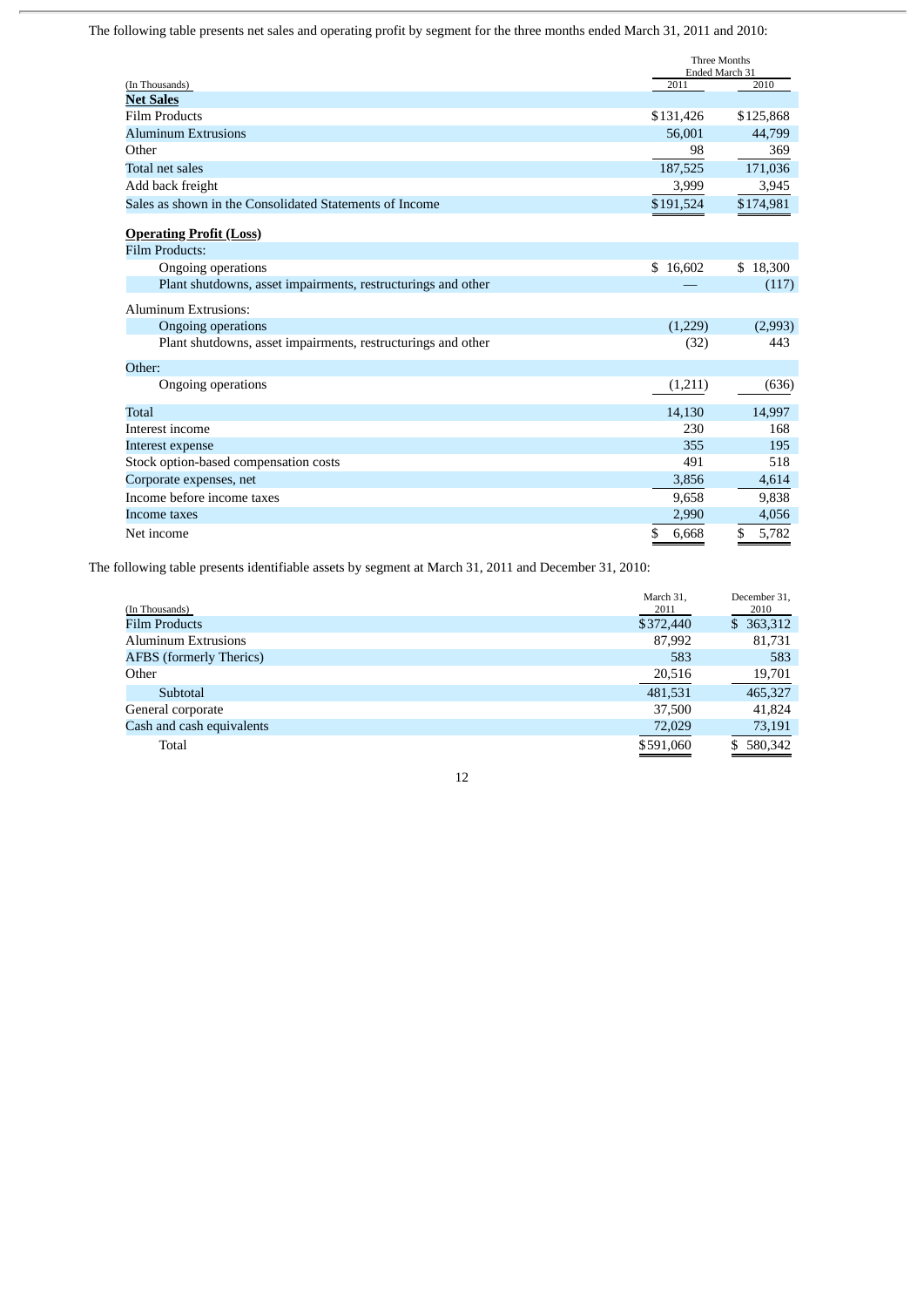9. The effective tax rate for the first quarter of 2011 was 31.0% compared to 41.2% in first quarter of 2010. The significant differences between the U.S. federal statutory rate and the effective income tax rate for the three months ended March 31, 2011 and 2010 are as follows:

|                                                               |       | Percent of Income (Loss)<br><b>Before Income Taxes</b> |  |
|---------------------------------------------------------------|-------|--------------------------------------------------------|--|
| Three Months Ended March 31                                   | 2011  | 2010                                                   |  |
| Income tax expense at federal statutory rate                  | 35.0  | 35.0                                                   |  |
| Unremitted earnings from foreign operations                   | 1.4   | 3.9                                                    |  |
| State taxes, net of federal income tax benefit                | 1.4   | 0.7                                                    |  |
| Income tax contingency accruals/reversals                     | 0.9   | 0.2                                                    |  |
| Non-deductible expenses                                       | 0.6   | 0.2                                                    |  |
| Reserve for uncollectible tax indemnification receivable      |       | 7.5                                                    |  |
| Valuation allowance for foreign operating loss carry-forwards | (0.6) | 0.1                                                    |  |
| Research and development tax credit                           | (0.6) |                                                        |  |
| <b>Domestic Production Activity Deduction</b>                 | (1.1) |                                                        |  |
| Valuation allowance for capital loss carry-forwards           | (1.2) | (1.7)                                                  |  |
| Foreign rate differences                                      | (4.8) | (5.4)                                                  |  |
| Other                                                         |       | 0.7                                                    |  |
| Effective income tax rate                                     | 31.0  | 41.2                                                   |  |
|                                                               |       |                                                        |  |

We claimed an ordinary loss on the write-off of our investment in our aluminum extrusions operations in Canada, which was sold in February 2008, on our 2008 consolidated tax return (included in discontinued operations in the consolidated statement of income in 2007). The Internal Revenue Service ("IRS") has challenged the ordinary nature of such deduction, asserting that the deduction should be re-characterized as capital in nature. We plan to vigorously defend our position related to this matter and believe that we will prevail but there can be no assurance of such a result. If the Company were not to prevail in final, non-appealable determinations, it is possible that the matter would result in additional tax payments of up to \$12 million, plus any interest and penalties.

Tredegar and its subsidiaries file income tax returns in the U.S., various states and jurisdictions outside the U.S. Generally, except for refund claims and amended returns, Tredegar is no longer subject to U.S. federal income tax examinations by tax authorities for years before 2006. With few exceptions, Tredegar and its subsidiaries are no longer subject to state or non-U.S. income tax examinations by tax authorities for years before 2007.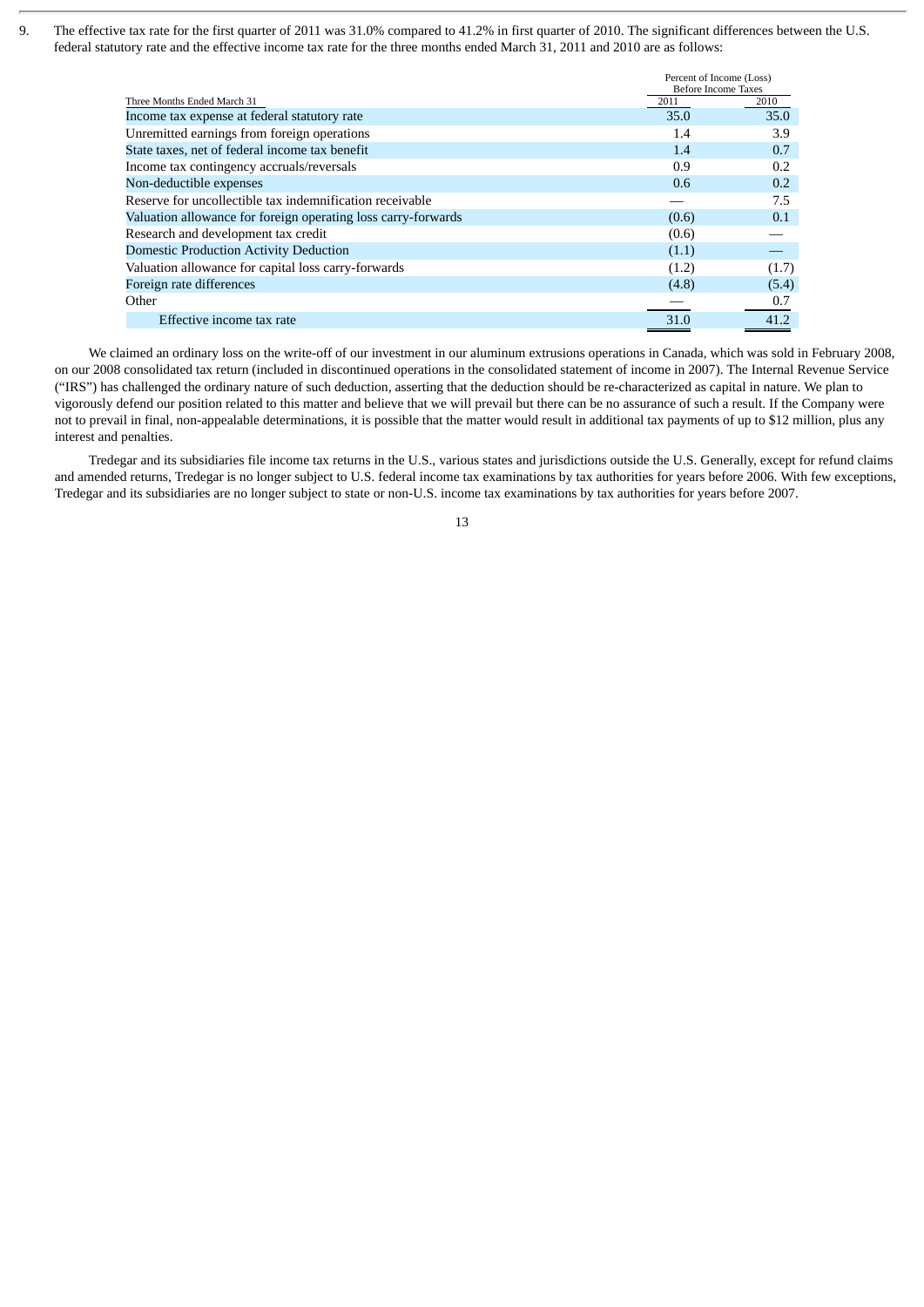#### **Item 2. Management's Discussion and Analysis of Financial Condition and Results of Operations.**

#### Forward-looking and Cautionary Statements

Some of the information contained in this Quarterly Report on Form 10-Q may constitute "forward-looking statements" within the meaning of the "safe harbor" provisions of the Private Securities Litigation Reform Act of 1995. When we use the words "believe," "estimate," "anticipate," "expect," "project," "likely," "may" and similar expressions, we do so to identify forward-looking statements. Such statements are based on our then current expectations and are subject to a number of risks and uncertainties that could cause actual results to differ materially from those addressed in the forward-looking statements. It is possible that our actual results and financial condition may differ, possibly materially, from the anticipated results and financial condition indicated in these forward-looking statements. Factors that could cause actual results to differ from expectations include, without limitation: Film Products is highly dependent on sales to one customer — The Procter & Gamble Company; growth of Film Products depends on its ability to develop and deliver new products at competitive prices; sales volume and profitability of Aluminum Extrusions are cyclical and highly dependent on economic conditions of end-use markets in the U.S., particularly in the construction sector, and are also subject to seasonal slowdowns; our substantial international operations subject us to risks of doing business in foreign countries, which could adversely affect our business, financial condition and results of operations; our future performance is influenced by costs incurred by our operating companies including, for example, the cost of energy and raw materials; and the other factors discussed in the reports Tredegar files with or furnishes to the Securities and Exchange Commission (the "SEC") from time-to-time, including the risks and important factors set forth in additional detail in "Risk Factors" in Part I, Item 1A of Tredegar's 2010 Annual Report on Form 10-K (the "2010 Form 10-K") filed with the SEC. Readers are urged to review and carefully consider the disclosures Tredegar makes in its 2010 Form 10-K. Tredegar does not undertake to update any forward-looking statement to reflect any change in management's expectations or any change in conditions, assumptions or circumstances on which such statements are based.

#### Executive Summary

First-quarter 2011 net income was \$6.7 million (21 cents per share) compared with \$5.8 million (17 cents per share) in the first quarter of 2010. Losses related to plant shutdowns, asset impairments, restructurings and other items are described in Note 2 on page 6. Net sales (sales less freight) and operating profit (loss) from ongoing operations are the measures of sales and operating profit used by the chief operating decision maker of each segment for purposes of assessing performance.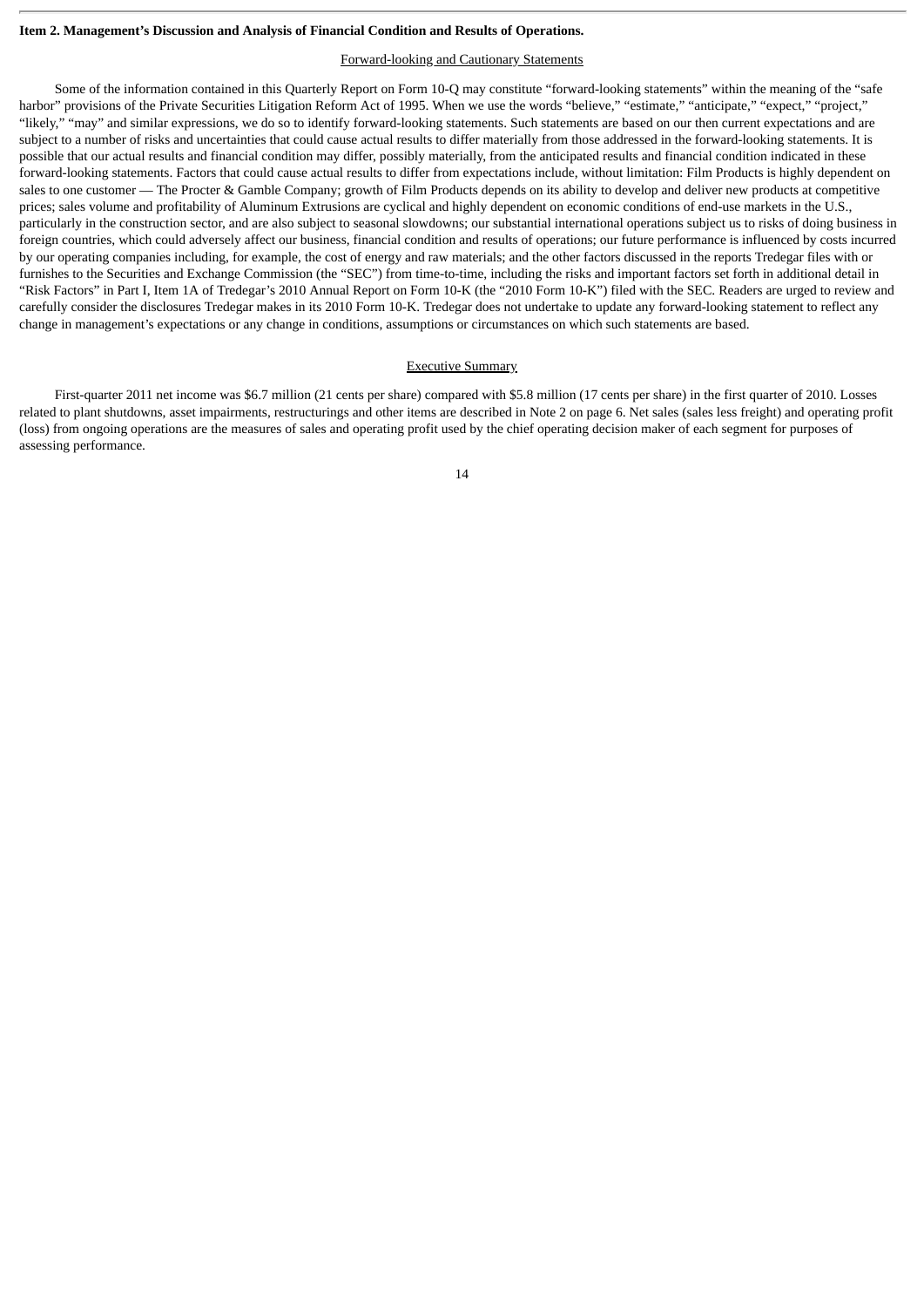The following table presents Tredegar's net sales and operating profit by segment for the three months ended March 31, 2011 and 2010:

|                                                              |             | Three Months<br>Ended March 31 |  |
|--------------------------------------------------------------|-------------|--------------------------------|--|
| (In Thousands)                                               | 2011        | 2010                           |  |
| <b>Net Sales</b>                                             |             |                                |  |
| <b>Film Products</b>                                         | \$131,426   | \$125,868                      |  |
| <b>Aluminum Extrusions</b>                                   | 56,001      | 44.799                         |  |
| Other                                                        | 98          | 369                            |  |
| Total net sales                                              | 187,525     | 171,036                        |  |
| Add back freight                                             | 3,999       | 3,945                          |  |
| Sales as shown in the Consolidated Statements of Income      | \$191,524   | \$174,981                      |  |
| <b>Operating Profit (Loss)</b>                               |             |                                |  |
| Film Products:                                               |             |                                |  |
| Ongoing operations                                           | \$16,602    | \$18,300                       |  |
| Plant shutdowns, asset impairments, restructurings and other |             | (117)                          |  |
| Aluminum Extrusions:                                         |             |                                |  |
| <b>Ongoing operations</b>                                    | (1,229)     | (2,993)                        |  |
| Plant shutdowns, asset impairments, restructurings and other | (32)        | 443                            |  |
| Other:                                                       |             |                                |  |
| Ongoing operations                                           | (1,211)     | (636)                          |  |
| Total                                                        | 14,130      | 14,997                         |  |
| Interest income                                              | 230         | 168                            |  |
| Interest expense                                             | 355         | 195                            |  |
| Stock option-based compensation costs                        | 491         | 518                            |  |
| Corporate expenses, net                                      | 3,856       | 4,614                          |  |
| Income before income taxes                                   | 9,658       | 9,838                          |  |
| Income taxes                                                 | 2,990       | 4,056                          |  |
| Net income                                                   | \$<br>6,668 | 5,782<br>\$                    |  |

# *Film Products*

A summary of operating results for Film Products is provided below:

| (In thousands, except percentages)       |           | Ouarter Ended<br>March 31 |           |
|------------------------------------------|-----------|---------------------------|-----------|
|                                          | 2011      | 2010                      | % Change  |
| Sales volume (pounds)                    | 53.147    | 54.864                    | $(3.1)\%$ |
| Net sales                                | \$131.426 | \$125,868                 | 4.4%      |
| Operating profit from ongoing operations | \$16,602  | \$18,300                  | $(9.3)\%$ |

Higher net sales in Film Products can be attributed to an increase in average selling prices from the pass-through of higher resin prices to customers, partially offset by lower volumes. The 3.1% year-over-year decrease in sales volumes can be primarily attributed to lower volumes in personal care products, partially offset by higher volumes in films for the specialty and construction markets.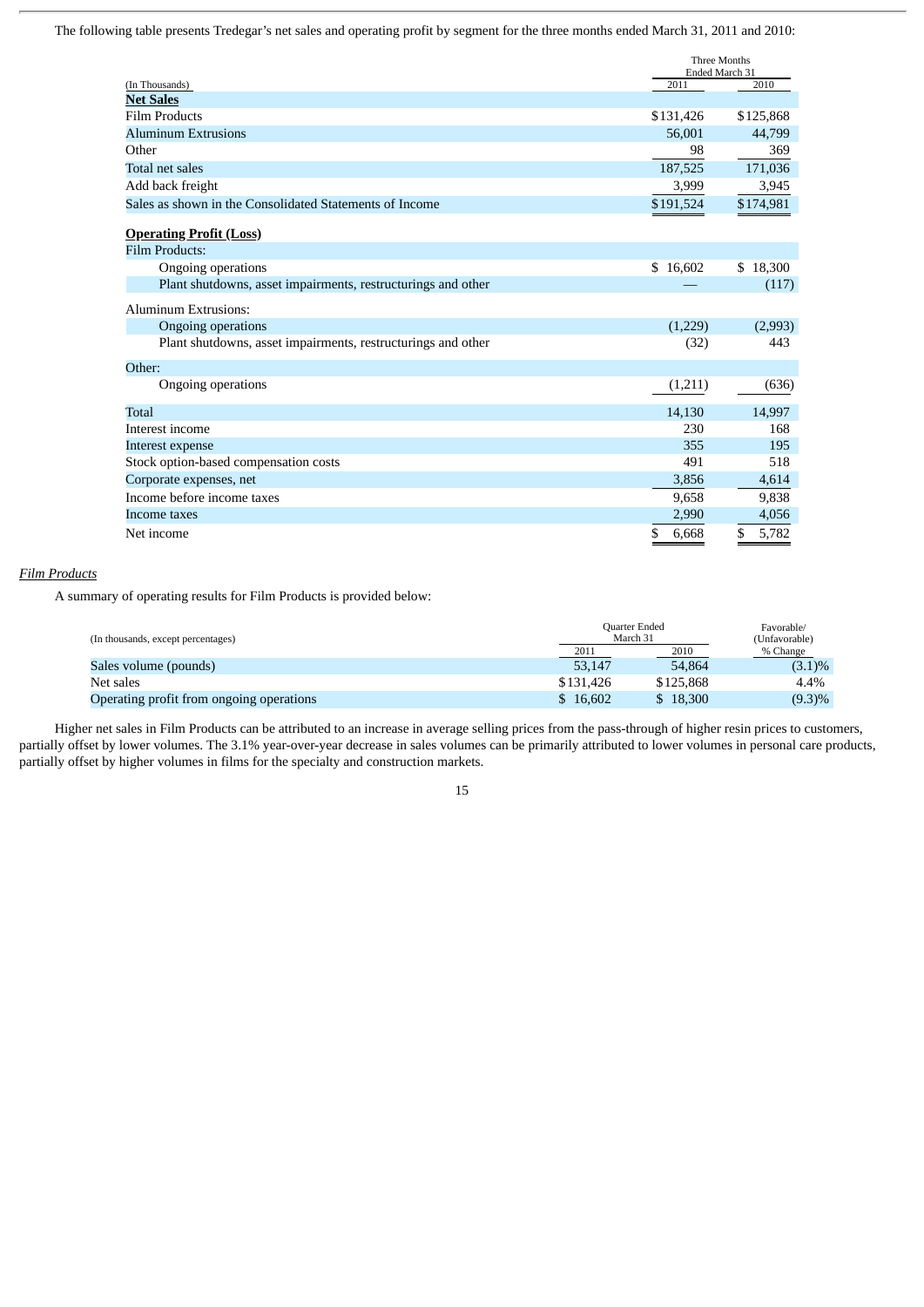Operating profit from ongoing operations, which continues to fluctuate quarter to quarter, decreased in the first quarter of 2011 compared with the first quarter of the prior year due primarily to the lower volumes noted above and increased operating costs and selling, general and administrative expenses, which were primarily associated with planned expenditures in support of strategic initiatives. Additionally, preventative maintenance expense was accelerated into the first quarter to take advantage of downtime in certain facilities.

Compared to the first quarter of 2010, the impact of the lag in the pass-through of higher resin costs in the first quarter of 2011 had a favorable impact on results. Film Products has index-based pass-through raw material cost agreements for the majority of its business. However, under certain agreements, changes in resin prices are not passed through for an average period of 90 days. The estimated unfavorable impact of the quarterly lag in the pass-through of changes in average resin costs was \$1.7 million in the first quarter of 2011, compared to an unfavorable impact of \$2.3 million in the first quarter of 2010. The change in the U.S. dollar value of currencies for operations outside the U.S. had an unfavorable impact of approximately \$275,000 in the first quarter of 2011 compared to the first quarter of 2010.

Capital expenditures in Film Products were \$4.1 million in the first quarter of 2011 compared with \$1.9 million in the first quarter of last year. Film Products currently projects that capital expenditures will be approximately \$16 million in 2011. Depreciation expense was \$8.2 million in the first quarter of 2011 and \$8.5 million in the first quarter of 2010, and is projected to be approximately \$35 million in 2011.

#### *Aluminum Extrusions*

A summary of operating results for Aluminum Extrusions is provided below:

| (In thousands, except percentages)     |           | Quarter Ended<br>March 31 |          |
|----------------------------------------|-----------|---------------------------|----------|
|                                        | 2011      | 2010                      | % Change |
| Sales volume (pounds)                  | 25.462    | 21.097                    | 20.7%    |
| Net sales                              | \$56,001  | \$44,799                  | 25.0%    |
| Operating loss from ongoing operations | \$(1,229) | \$(2,993)                 | 58.9%    |

Net sales in the first quarter of 2011 increased in comparison to the first quarter of 2010 due to higher volumes and an increase in average selling prices driven by higher aluminum prices. The favorable change in the operating loss from ongoing operations of \$1.8 million versus the first quarter of 2010 was primarily driven by higher volumes in most markets.

Capital expenditures in Aluminum Extrusions were \$512,000 in the first quarter of 2011 compared with \$1.2 million in the first quarter of last year. Capital expenditures are projected to be approximately \$5 million in 2011. Depreciation expense was \$2.1 million in the first quarter of 2011 compared with \$2.4 million in the first quarter of last year, and is projected to be approximately \$8.5 million in 2011.

#### *Other*

The Other segment is comprised of the start-up operations of Bright View Technologies Corporation (Bright View Technologies) and Falling Springs, LLC (Falling Springs). Bright View Technologies is a developer and producer of high-value microstructure-based optical films for the LED (light emitting diode) and fluorescent lighting markets. Falling Springs develops, owns and operates multiple mitigation banks. Through the establishment of perpetual easements to restore, enhance and preserve wetlands, streams or other protected environmental resources, these mitigation banks create saleable credits that are used by the purchaser of credits to offset the negative environmental impacts from private and public development projects.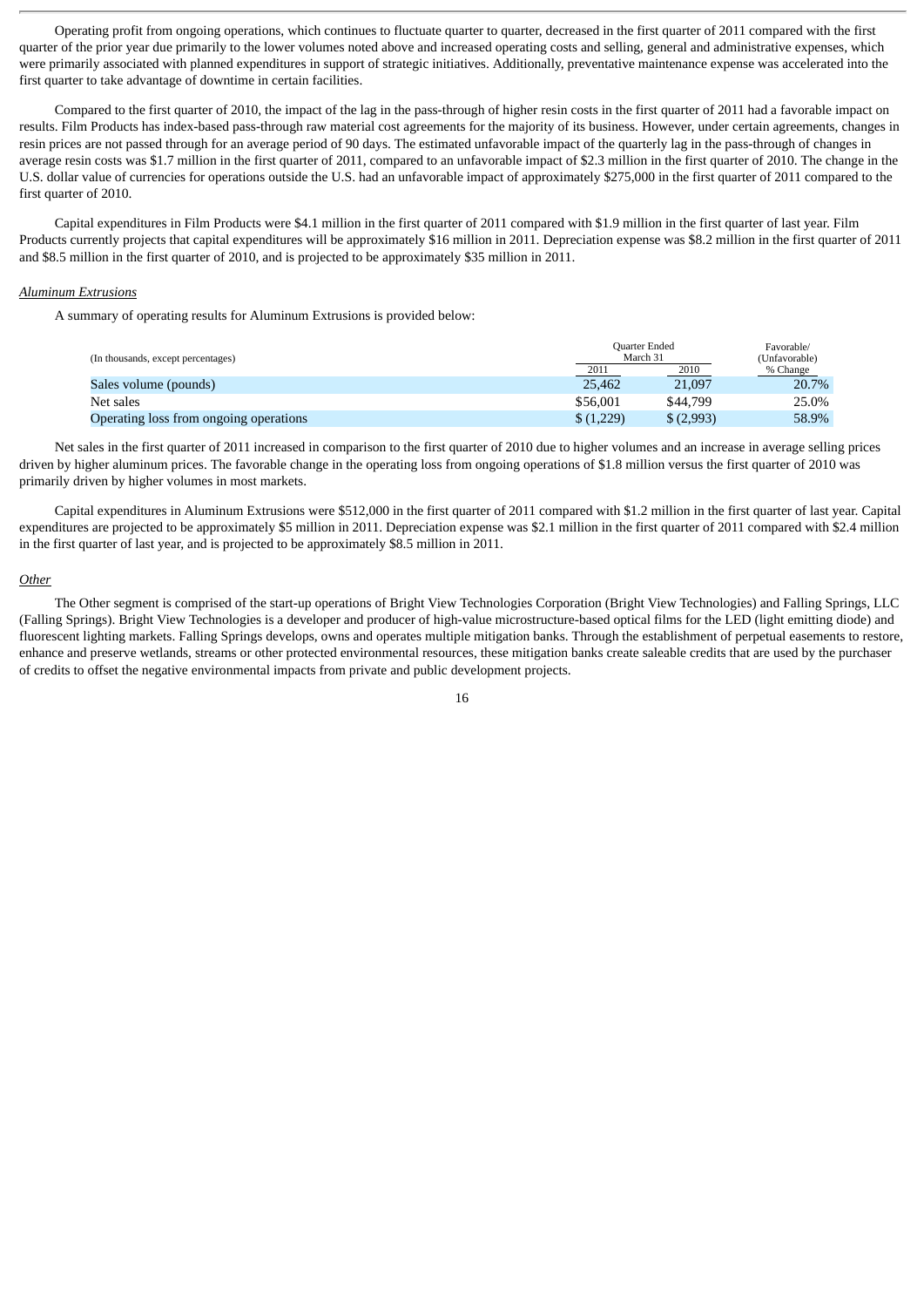Net sales for this segment can fluctuate from quarter-to-quarter as Bright View Technologies is a late-stage development company and Falling Springs' revenue can vary based upon the timing of development projects within its markets. Operating losses from ongoing operations were \$1.2 million in the first quarter of 2011 compared to \$636,000 in the first quarter of 2010. Losses increased versus the prior year as a result of lower sales for the segment and a full quarter of operating losses for Bright View Technologies, whose assets were purchased on February 3, 2010.

#### *Corporate Expenses, Interest and Taxes*

Pension expense was \$556,000 in the first quarter of 2011, an unfavorable change of \$512,000 from the first quarter of 2010. Most of the impact of pensions on earnings is reflected in "Corporate expenses, net" in the net sales and operating profit by segment table. We contributed \$167,000 to our pension plans for continuing operations in 2010, and minimum required contributions to our pension plans in 2011 are expected to be comparable. Corporate expenses, net decreased in 2011 versus 2010 primarily due to favorable impact of the timing of recognition of certain performance-based incentives and other corporaterelated expenses, partially offset by the unfavorable impact of pension expense noted above.

The effective tax rate for the first quarter of 2011 was 31.0% compared to 41.2% in the first quarter of 2010. The significant differences between the U.S. federal statutory rate and the effective tax rate for the first three months of 2011 and 2010 is shown in the table provided in Note 9 on page 13.

Net capitalization and other credit measures are provided in the liquidity and capital resources section beginning on page 19.

#### Critical Accounting Policies

In the ordinary course of business, we make a number of estimates and assumptions relating to the reporting of results of operations and financial position in the preparation of financial statements in conformity with generally accepted accounting principles. We believe the estimates, assumptions and judgments described in the section "Management's Discussion and Analysis of Financial Condition and Results of Operations – Critical Accounting Policies" of our Annual Report on Form 10-K for the year ended December 31, 2010, have the greatest potential impact on our financial statements, so we consider these to be our critical accounting policies. These policies include our accounting for impairment of long-lived assets and goodwill, investment accounted for under the fair value method, pension benefits and income taxes. These policies require management to exercise judgments that are often difficult, subjective and complex due to the necessity of estimating the effect of matters that are inherently uncertain. Actual results could differ significantly from those estimates under different assumptions and conditions. We believe the consistent application of these policies enables us to provide readers of our financial statements with useful and reliable information about our operating results and financial condition. Since December 31, 2010, there have been no changes in these policies that have had a material impact on results of operations or financial position. See Note 2 on page 6 for losses related to plant shutdowns, asset impairments, restructurings and other items occurring during the first quarter of 2011 and the comparable period in 2010.

<sup>17</sup>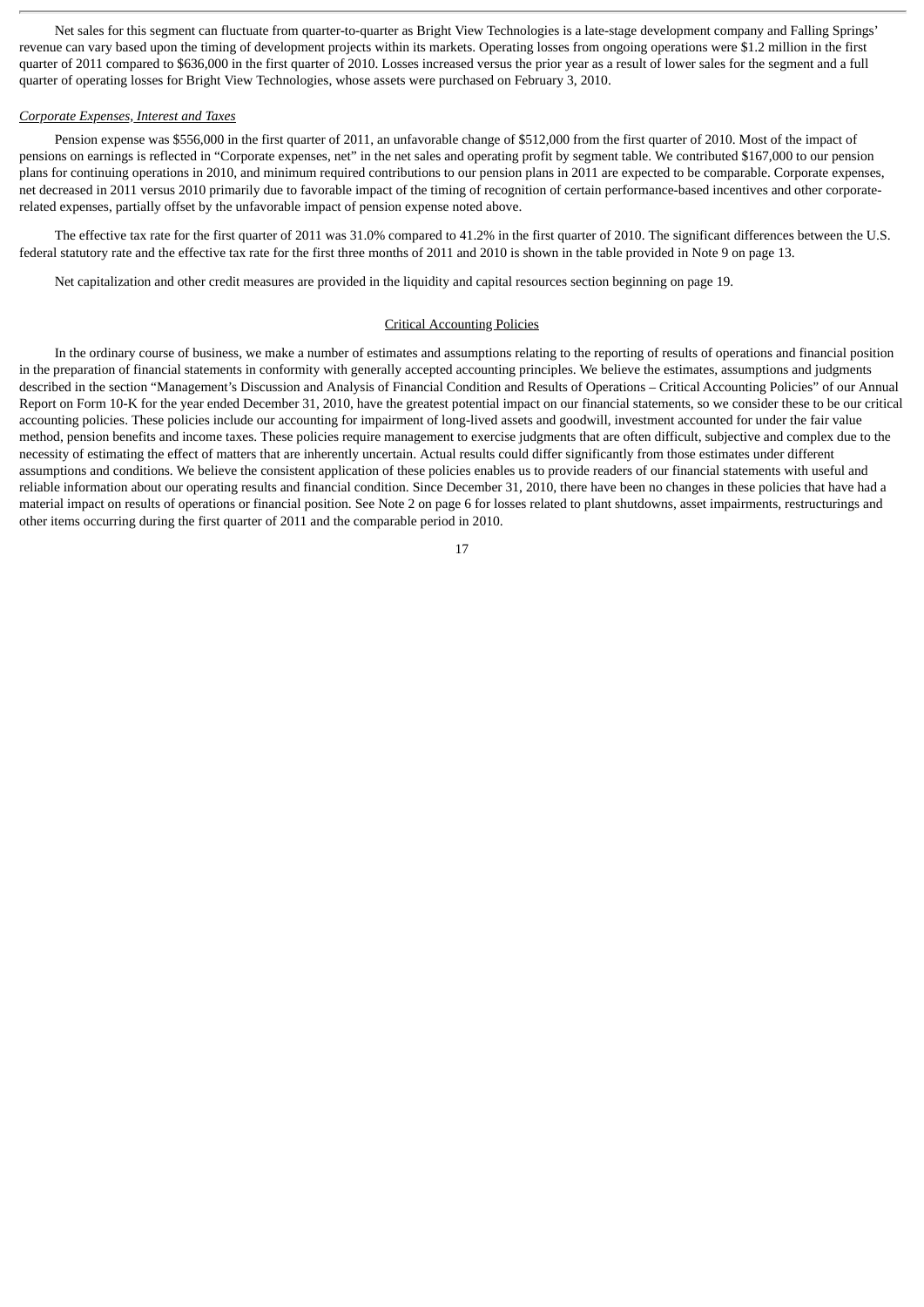# Results of Operations

#### *First Quarter 2011 Compared with First Quarter 2010*

Overall, sales in the first quarter of 2011 increased by 9.5% compared with the first quarter of 2010. Net sales (sales less freight) increased 4.4% in Film Products primarily due to an increase in average selling prices from the pass-through of higher resin prices, partially offset by lower volumes. Net sales from ongoing operations increased 25.0% in Aluminum Extrusions due to higher sales volume in most markets and an increase in average selling prices driven by higher aluminum prices. For more information on net sales and volume, see the executive summary beginning on page 14.

Consolidated gross profit (sales minus cost of goods sold and freight) as a percentage of sales decreased to 15.5% in the first quarter of 2011 from 17.0% in 2010. The gross profit margin in Film Products decreased primarily due to the lower volumes noted above, increased operating costs to support strategic initiatives and the acceleration of preventative maintenance expenditures. Gross profit margin in Aluminum Extrusions increased as a result of the higher sales volumes noted above.

As a percentage of sales, selling, general and administrative and R&D expenses were 10.3% in the first quarter of 2011, down from 11.2% in the first quarter of last year. The decrease in selling, general and administrative and R&D expenses as a percentage of sales can be attributed to the 9.5% increase in yearover-year net sales noted above.

Plant shutdowns, asset impairments, restructurings and other items in the first quarter of 2011 shown in the segment operating profit table on page 15 include:

• Pretax losses of \$32,000 for timing differences between the recognition of realized losses on aluminum futures contracts and related revenues from the delayed fulfillment by customers of fixed-price forward purchase commitments (included in "Cost of goods sold" in the consolidated statements of income, see Note 6 on page 9 for additional detail).

Plant shutdowns, asset impairments, restructurings and other items in the first quarter of 2010 shown in the segment operating profit table on page 15 include:

- Pretax gains of \$443,000 for timing differences between the recognition of realized losses on aluminum futures contracts and related revenues from the delayed fulfillment by customers of fixed-price forward purchase commitments (included in "Cost of goods sold" in the consolidated statements of income, see Note 6 on page 9 for additional detail);
- A pretax loss of \$61,000 on the disposal of equipment (included in "Other income (expense), net" in the consolidated statements of income) from a previously shutdown films manufacturing facility in LaGrange, Georgia; and
- A pretax charge of \$56,000 for severance and other employee-related costs in connection with restructurings in Film Products.

Interest income, which is included in "Other income (expense), net" in the consolidated statements of income, was \$230,000 in the first quarter of 2011 and \$168,000 in the first quarter of 2010. Interest expense, which includes the amortization of debt issue costs, was \$355,000 in the first quarter of 2011 in comparison to \$195,000 in the first quarter of last year. We entered into a new unsecured revolving credit facility in June 2010.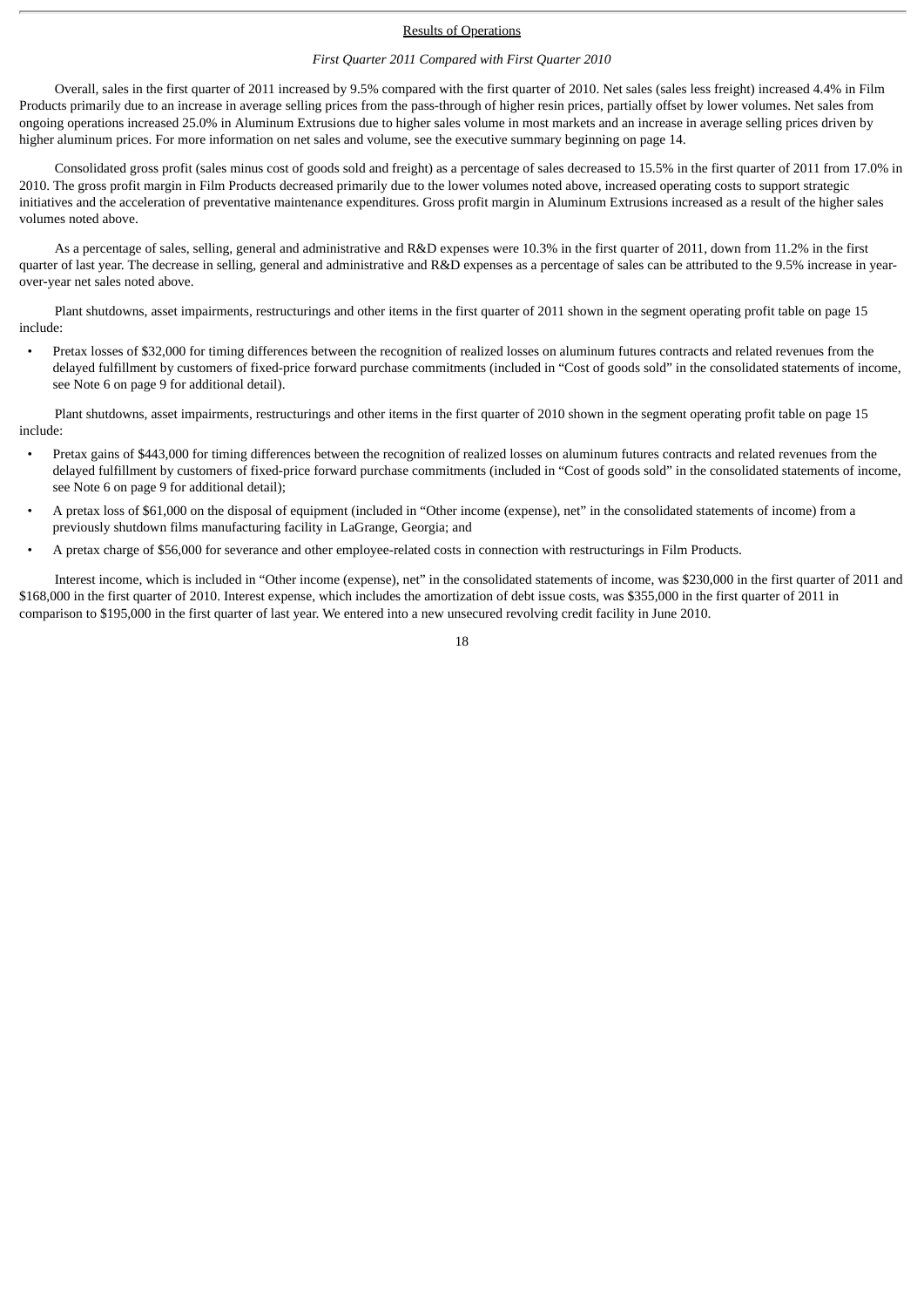#### Average debt outstanding and interest rates were as follows:

|                                                                                               | Three Months<br>Ended March 31 |       |
|-----------------------------------------------------------------------------------------------|--------------------------------|-------|
| (In Millions)                                                                                 | 2011                           | 2010  |
| Floating-rate debt with interest charged on a rollover basis at one-month LIBOR plus a credit |                                |       |
| spread:                                                                                       |                                |       |
| Average outstanding debt balance                                                              | \$—                            |       |
| Average interest rate                                                                         | n/a                            | n/a   |
| Fixed-rate and other debt:                                                                    |                                |       |
| Average outstanding debt balance                                                              | \$ 0.4                         | \$1.1 |
| Average interest rate                                                                         | 4.6%                           | 3.2%  |
| Total debt:                                                                                   |                                |       |
| Average outstanding debt balance                                                              | \$ 0.4                         | \$1.1 |
| Average interest rate                                                                         | 4.6%                           | 3.2%  |
|                                                                                               |                                |       |

The effective tax rate for the first quarter of 2011 was 31.0% compared to 41.2% in the first quarter of 2010. The significant differences between the U.S. federal statutory rate and the effective tax rate for the first three months is shown in the table provided in Note 9 on page 13.

#### Liquidity and Capital Resources

Changes in operating assets and liabilities from December 31, 2010 to March 31, 2011 are summarized below:

- Accounts receivable increased \$17.8 million (21.1%).
	- Accounts receivable in Film Products increased by \$10.6 million due to the timing of cash receipts and an increase in the average selling prices from the pass-through of higher resin prices.
	- Accounts receivable in Aluminum Extrusions increased by \$8.2 million due to higher sales and the timing of cash receipts.
	- Account and other receivables in corporate and other segment businesses decreased \$1.0 million due to the timing of cash receipts.
- Inventories decreased \$1.5 million (3.5%).
	- Inventories in Film Products decreased by approximately \$925,000. Lower inventories at Film Products can be attributed to decreased customer demand, most notably in personal care materials.
	- Inventories for Aluminum Extrusions decreased by approximately \$573,000 due to the timing of shipments.
- Net property, plant and equipment decreased \$2.5 million (1.2%) due primarily to depreciation of \$10.5 million, capital expenditures of \$4.7 million, and a change in the value of the U.S. Dollar relative to foreign currencies (\$3.3 million increase).
- Accounts payable increased \$6.0 million (10.3%).
	- Accounts payable in Film Products were relatively flat.
	- Accounts payable in Aluminum Extrusions increased by \$5.6 million, or 22.2%, primarily due to the timing of aluminum purchases as a result of higher volumes and an increase in raw materials costs due to higher average aluminum prices.
	- Accounts payable increased at corporate and other segment businesses by \$445,000 due to the normal volatility associated with the timing of payments.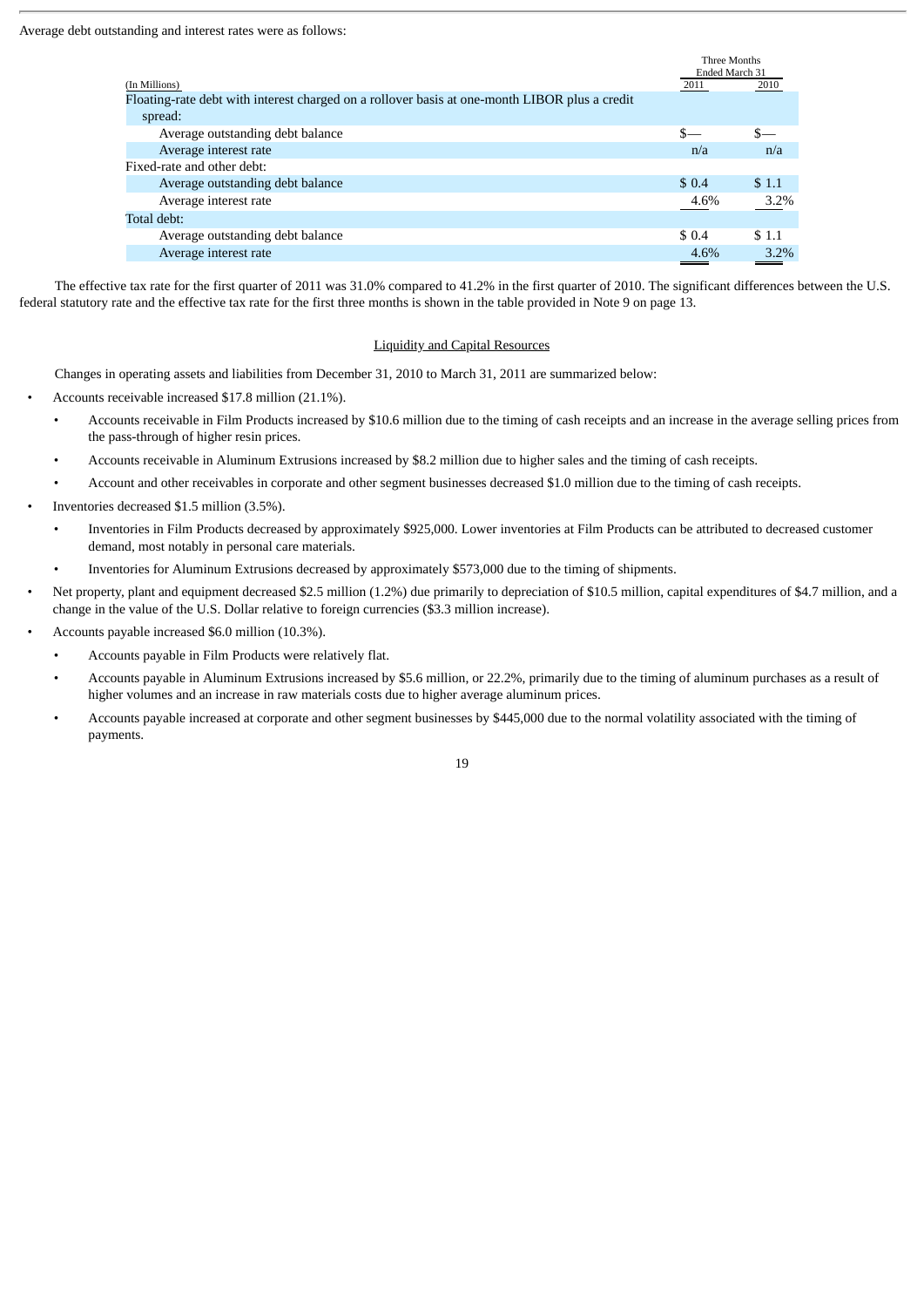- Accrued expenses decreased by \$6.5 million (19.6%) primarily due to the payment of year end performance-based incentive accruals and the settlement of estimated losses on a sub-lease at a facility in Princeton, New Jersey.
- Net deferred income tax liabilities in excess of assets increased by \$1.6 million primarily due to non-cash adjustments to deferred taxes for items included in other comprehensive income, partially offset adjustments for book and tax basis timing differences related to property, plant and equipment. Income taxes recoverable decreased \$2.1 million due primarily to the timing of payments.

Cash provided by operating activities was \$2.7 million in the first quarter of 2011 compared with cash used in operating activities of \$1.0 million in 2010. The change is primarily related to normal volatility of working capital components.

Cash used in investing activities was \$4.1 million in the first quarter of 2011 compared with \$8.6 million in the first quarter of 2010. Cash used in investing activities in 2011 primarily includes capital expenditures of \$4.7 million.

Net cash flow used in financing activities was \$906,000 in the first quarter of 2011 and related to the payment of regular quarterly dividends of \$1.4 million (4.5 cents per share), partially offset by the proceeds from the exercise of stock options. Net cash flow used in financing activities was \$20.0 million in the first quarter of 2010 and related to the repurchase of 1.1 million shares of Tredegar common stock for \$18.8 million and the payment of regular quarterly dividends of \$1.3 million (4 cents per share).

Further information on cash flows for the quarters ended March 31, 2011 and 2010 are provided in the consolidated statements of cash flows on page 4.

Net capitalization and indebtedness as defined under our revolving credit agreement as of March 31, 2011 were as follows:

| Net Capitalization and Indebtedness as of March 31, 2011 |
|----------------------------------------------------------|
| (In Thousands)                                           |

| Net capitalization:                                                            |           |
|--------------------------------------------------------------------------------|-----------|
| Cash and cash equivalents                                                      | \$72,029  |
| Debt:                                                                          |           |
| \$300 million revolving credit agreement maturing June 21, 2014                |           |
| Other debt                                                                     | 363       |
| Total debt                                                                     | 363       |
| Cash and cash equivalents net of debt                                          | (71, 666) |
| Shareholders' equity                                                           | 428,600   |
| Net capitalization                                                             | \$356,934 |
| Indebtedness as defined in revolving credit agreement:                         |           |
| Total debt                                                                     | \$<br>363 |
| Face value of letters of credit                                                | 6,430     |
| Liabilities relating to derivative financial instruments, net of cash deposits |           |
| Other                                                                          | 111       |
| <b>Indebtedness</b>                                                            | 6.904     |

Under the revolving credit agreement, borrowings are permitted up to \$300 million, and approximately \$262 million was available to borrow at March 31, 2011 based upon the most restrictive covenants (no amounts borrowed at March 31, 2011).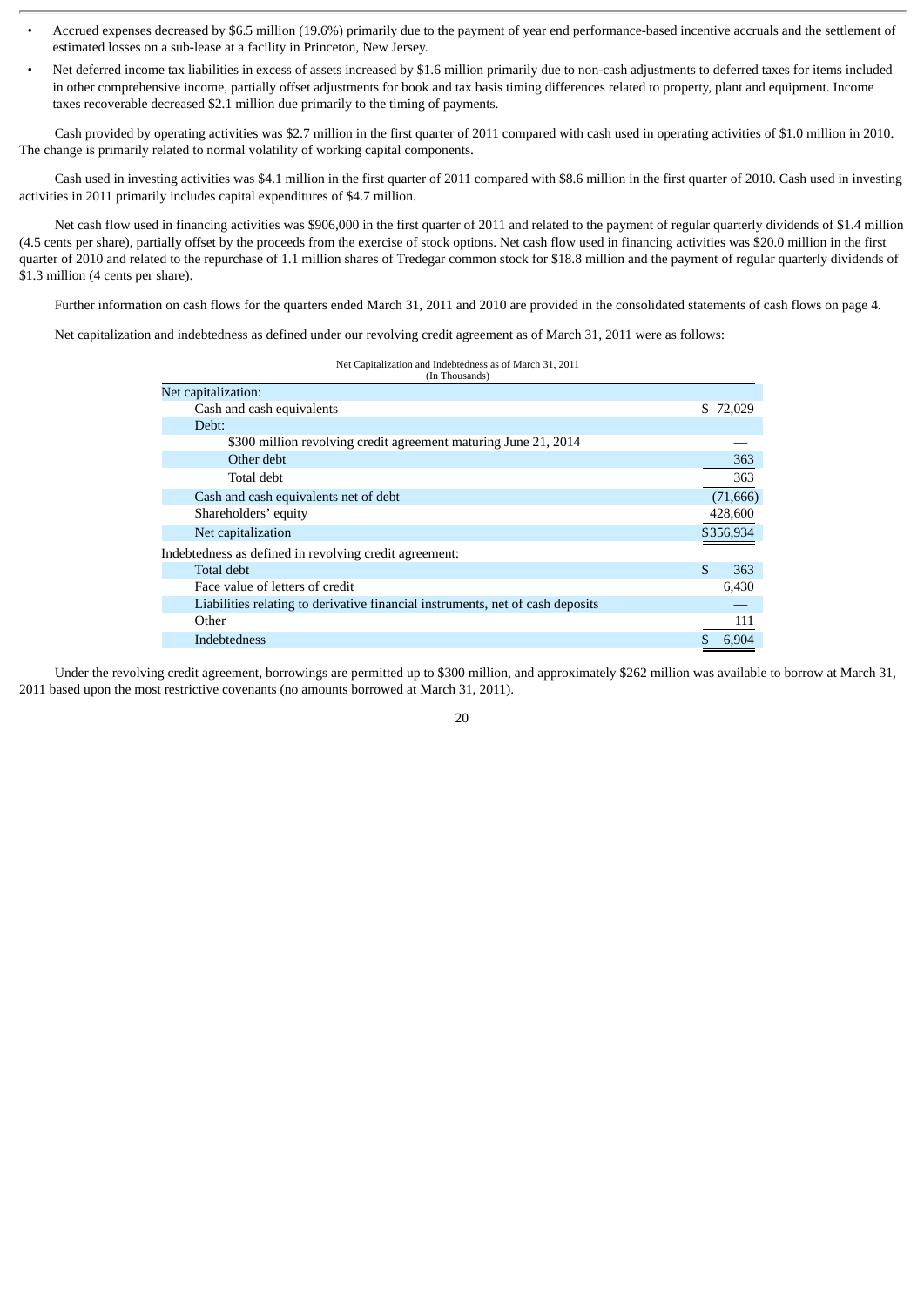The credit spread and commitment fees charged on the unused amount under the revolving credit agreement at various indebtedness-to-adjusted EBITDA levels are as follows:

Pricing Under Revolving Credit Agreement (Basis Points)

 $\overline{a}$ 

|                                       | Credit Spread | Commitment |
|---------------------------------------|---------------|------------|
| Indebtedness-to-Adjusted EBITDA Ratio | Over LIBOR    | Fee        |
| $>$ 2.0x but $\leq$ 3.0x              | 250           | 40         |
| $> 1.0x$ but $\leq=2.0x$              | 225           |            |
| $\leq$ = 1.0x                         | 200           | 30         |

At March 31, 2011, the interest rate on debt under the revolving credit agreement was priced at one-month LIBOR plus the applicable credit spread of 200 basis points.

The computations of adjusted EBITDA, adjusted EBIT, the leverage ratio and interest coverage ratio as defined in the revolving credit agreement are presented below along with the related most restrictive covenants. Adjusted EBITDA and adjusted EBIT as defined in the revolving credit agreement are not intended to represent net income (loss) or cash flow from operations as defined by GAAP and should not be considered as either an alternative to net income or to cash flow.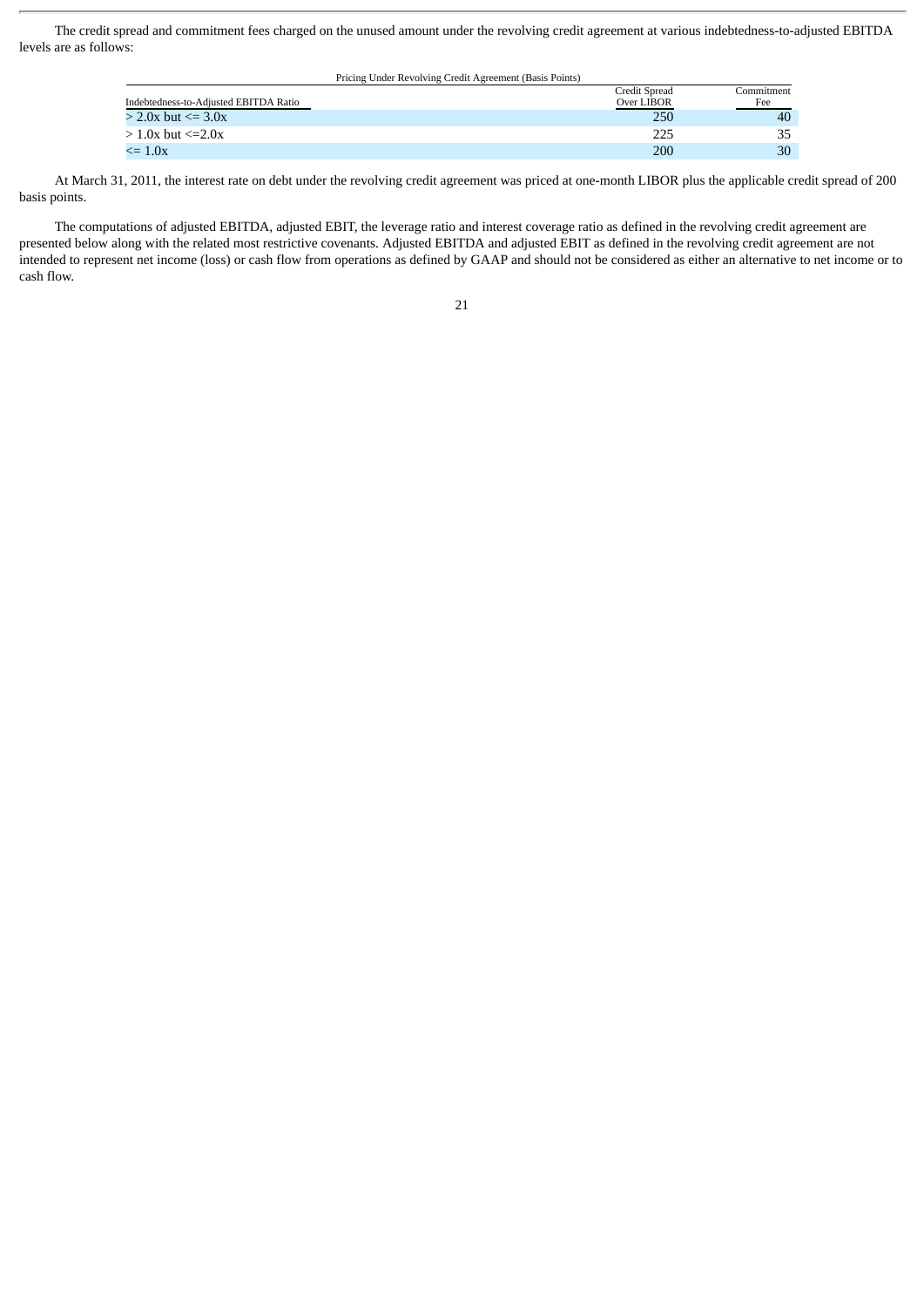Computations of Adjusted EBITDA, Adjusted EBIT, Leverage Ratio and Interest Coverage Ratio as Defined in Revolving Credit Agreement Along with Related Most

Restrictive Covenants

As of and for the Twelve Months Ended March 31, 2011 (In Thousands)

| Computations of adjusted EBITDA and adjusted EBIT as defined in revolving credit agreement for the twelve months ended March 31, 2011:    |           |
|-------------------------------------------------------------------------------------------------------------------------------------------|-----------|
| Net income                                                                                                                                | \$ 27,913 |
| Plus:                                                                                                                                     |           |
| After-tax losses related to discontinued operations                                                                                       |           |
| Total income tax expense for continuing operations                                                                                        | 12,690    |
| Interest expense                                                                                                                          | 1,296     |
| Depreciation and amortization expense for continuing operations                                                                           | 43,125    |
| All non-cash losses and expenses, plus cash losses and expenses not to exceed \$10,000, for continuing operations that are classified as  |           |
| unusual, extraordinary or which are related to plant shutdowns, asset impairments and/or restructurings (cash-related of \$509)           | 1,161     |
| Charges related to stock option grants and awards accounted for under the fair value-based method                                         | 2,037     |
| Losses related to the application of the equity method of accounting                                                                      |           |
| Losses related to adjustments in the estimated fair value of assets accounted for under the fair value method of accounting               | 2,200     |
| Minus:                                                                                                                                    |           |
| After-tax income related to discontinued operations                                                                                       |           |
| Total income tax benefits for continuing operations                                                                                       |           |
| Interest income                                                                                                                           | (771)     |
| All non-cash gains and income, plus cash gains and income in excess of \$10,000, for continuing operations that are classified as         |           |
| unusual, extraordinary or which are related to plant shutdowns, asset impairments and/or restructurings                                   |           |
| Income related to changes in estimates for stock option grants and awards accounted for under the fair value-based method                 |           |
| Income related to the application of the equity method of accounting                                                                      | (242)     |
| Income related to adjustments in the estimated fair value of assets accounted for under the fair value method of accounting               |           |
| Plus cash dividends declared on investments accounted for under the equity method of accounting                                           | 267       |
| Plus or minus, as applicable, pro forma EBITDA adjustments associated with acquisitions and asset dispositions                            |           |
| Adjusted EBITDA as defined in revolving credit agreement                                                                                  | 89,676    |
| Less: Depreciation and amortization expense for continuing operations (including pro forma for acquisitions and asset dispositions)       | (43, 125) |
| Adjusted EBIT as defined in revolving credit agreement                                                                                    | \$46,551  |
| Shareholders' equity at March 31, 2011 as defined in revolving credit agreement                                                           | \$428,600 |
| Computations of leverage and interest coverage ratios as defined in revolving credit agreement at March 31, 2011:                         |           |
| Leverage ratio (indebtedness-to-adjusted EBITDA)                                                                                          | .08x      |
| Interest coverage ratio (adjusted EBIT-to-interest expense)                                                                               | 35.92x    |
| Most restrictive covenants as defined in revolving credit agreement:                                                                      |           |
| Maximum permitted aggregate amount of dividends that can be paid by Tredegar during the term of the revolving credit agreement (\$100,000 |           |
| plus 50% of net income generated beginning January 1, 2010)                                                                               | \$116,848 |
| Minimum adjusted shareholders' equity permitted (\$300,000 plus 50% of net income generated, to the extent positive, beginning January 1, |           |
| 2010)                                                                                                                                     | \$316,848 |
| Maximum leverage ratio permitted:                                                                                                         |           |
| Ongoing                                                                                                                                   | 3.00x     |
| Pro forma for acquisitions                                                                                                                | 2.50x     |
| Minimum interest coverage ratio permitted                                                                                                 | 2.50x     |
|                                                                                                                                           |           |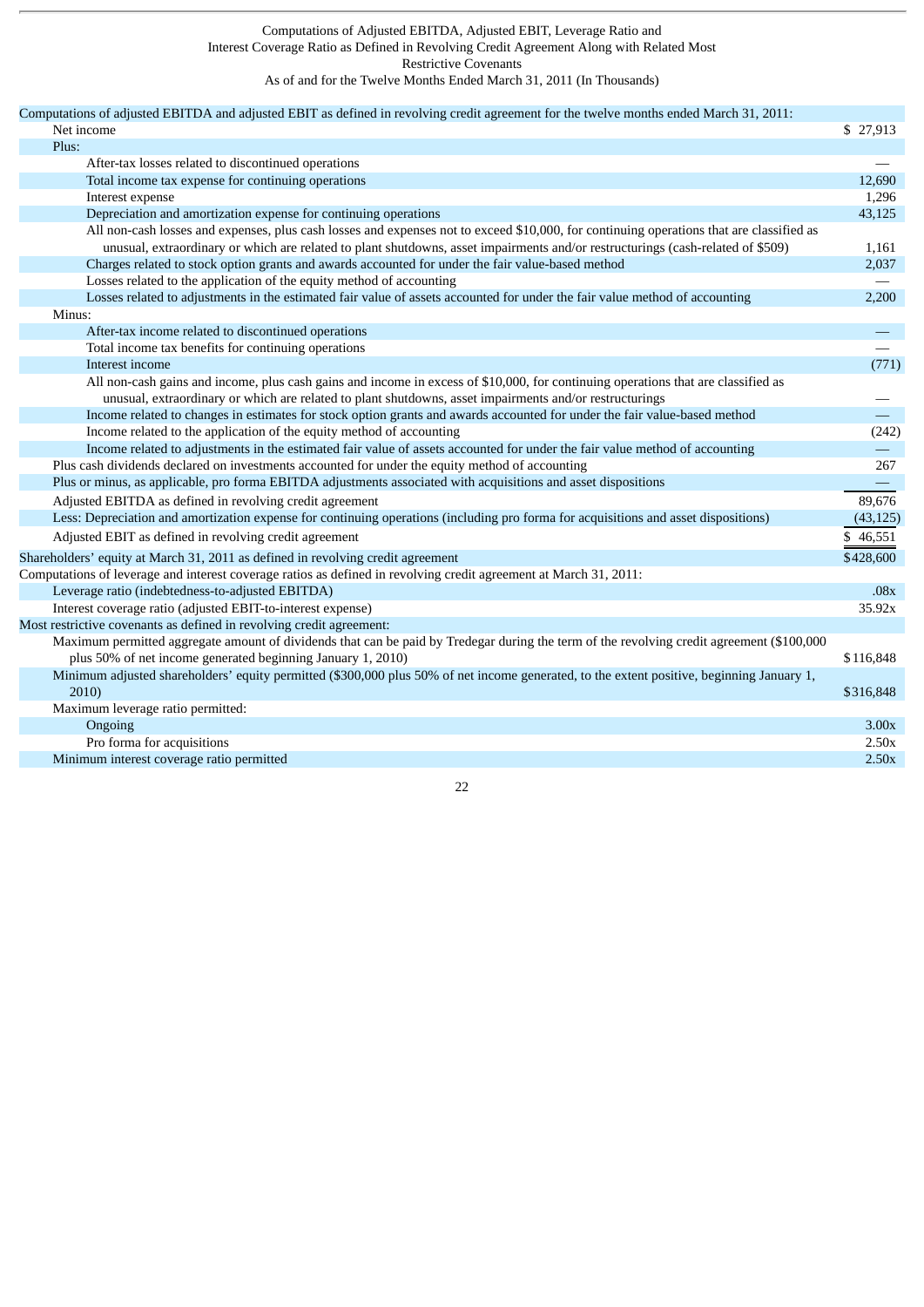We had no outstanding borrowings on our \$300 million credit facility as of March 31, 2011. Noncompliance with any one or more of the debt covenants may have a material adverse effect on financial condition or liquidity in the event such noncompliance cannot be cured or should we be unable to obtain a waiver from the lenders as we would not be permitted to borrow under the credit facility and any amounts outstanding would become due and payable. Renegotiation of the covenant(s) through an amendment to the credit agreement may effectively cure the noncompliance, but may have an effect on financial condition or liquidity depending upon how the covenant is renegotiated.

We believe that the existing borrowing availability, our current cash balances and our cash flow from operations will be sufficient to satisfy our working capital, capital expenditure and dividend requirements for the foreseeable future.

#### **Item 3. Quantitative and Qualitative Disclosures About Market Risk.**

Tredegar has exposure to the volatility of interest rates, polyethylene and polypropylene resin prices, aluminum ingot and scrap prices, energy prices, foreign currencies and emerging markets. See the liquidity and capital resources section beginning on page 19 regarding credit agreements and interest rate exposures.

Changes in resin prices, and the timing of those changes, could have a significant impact on profit margins in Film Products. Profit margins in Aluminum Extrusions are sensitive to fluctuations in aluminum ingot and scrap prices as well as natural gas prices (natural gas is the principal energy source used to operate our casting furnaces). There is no assurance of our ability to pass through higher raw material and energy costs to our customers.

See the executive summary beginning on page 14 for discussion regarding the impact of the lag in the pass-through of resin price changes. The volatility of average quarterly prices of low density polyethylene resin in the U.S. (a primary raw material for Film Products) is shown in the chart below.



Source: Quarterly averages computed by Tredegar using monthly data provided by Chemical Data Inc. ("CDI"). In January 2010, CDI reflected a 15 cents per pound non-market adjustment based on their estimate of the growth of discounts over the 2005 to 2009 period. The 4th quarter 2009 average rate of 61 cents per pound is shown on a pro forma basis as if the non-market adjustment was made in October 2009.

Resin prices in Europe, Asia and South America have exhibited similar long-term trends. The price of resin is driven by several factors including supply and demand and the price of oil, ethylene and natural gas. To address fluctuating resin prices, Film Products has index-based pass-through raw material cost agreements for the majority of its business. However, under certain agreements, changes in resin prices are not passed through for an average period of 90 days.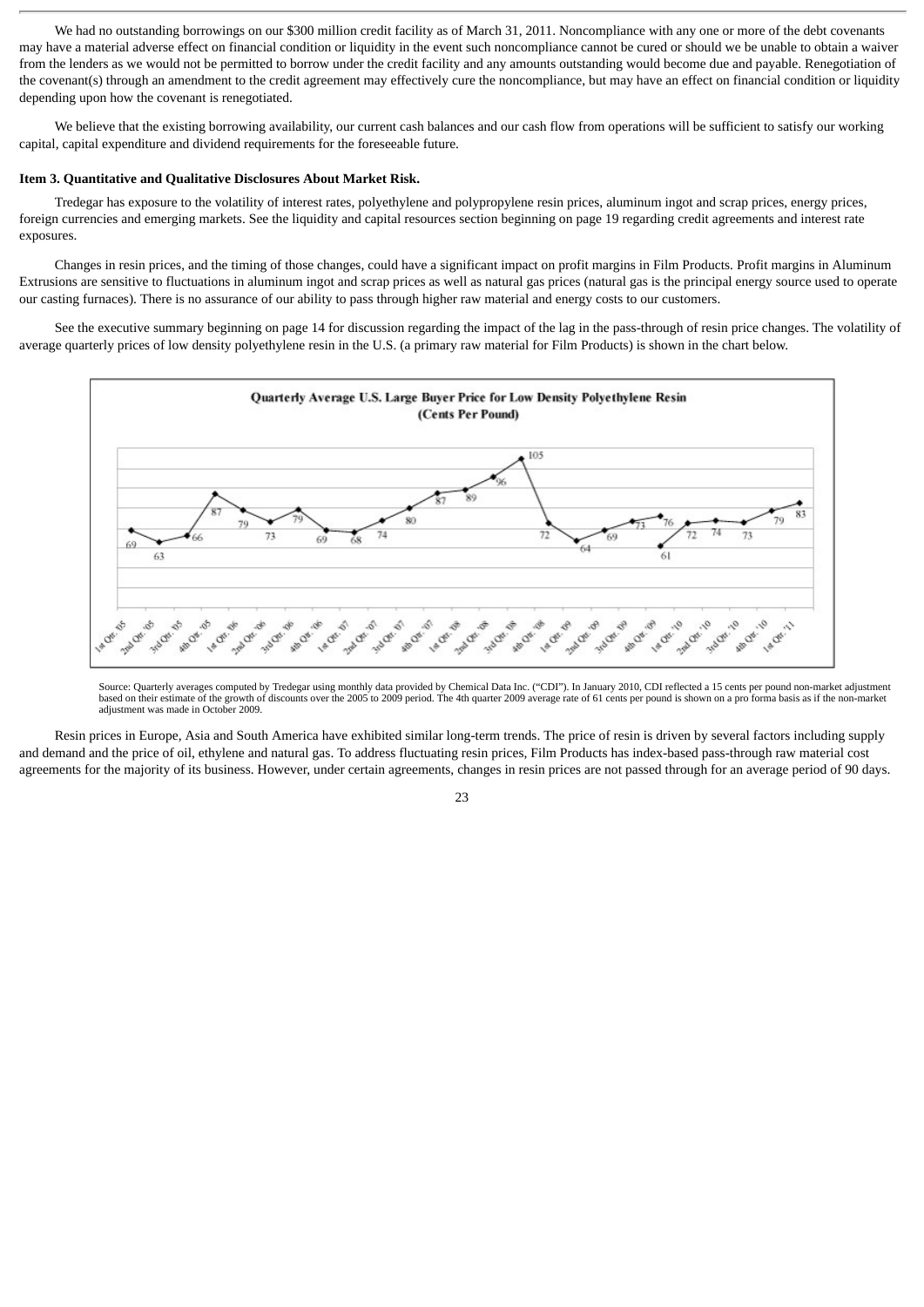In the normal course of business, we enter into fixed-price forward sales contracts with certain customers for the sale of fixed quantities of aluminum extrusions at scheduled intervals. In order to hedge our exposure to aluminum price volatility (see the chart below) under these fixed-price arrangements, which generally have a duration of not more than 12 months, we enter into a combination of forward purchase commitments and futures contracts to acquire or hedge aluminum, based on the scheduled deliveries. See Note 7 on page 9 for additional information.



Source: Quarterly averages computed by Tredegar using daily closing data provided by Bloomberg.

In Aluminum Extrusions, we hedge from time-to-time a portion of our exposure to natural gas price volatility by entering into fixed-price forward purchase contracts with our natural gas suppliers. We estimate that, in an unhedged situation, every \$1 per mmBtu per month change in the market price of natural gas has a \$78,000 impact on the continuing monthly operating profit in Aluminum Extrusions. In September 2005, we announced an energy surcharge for our aluminum extrusions business in the U.S. to be applied when the NYMEX natural gas price is in excess of \$8.85 per mmBtu.



Source: Quarterly averages computed by Tredegar using monthly NYMEX settlement prices.

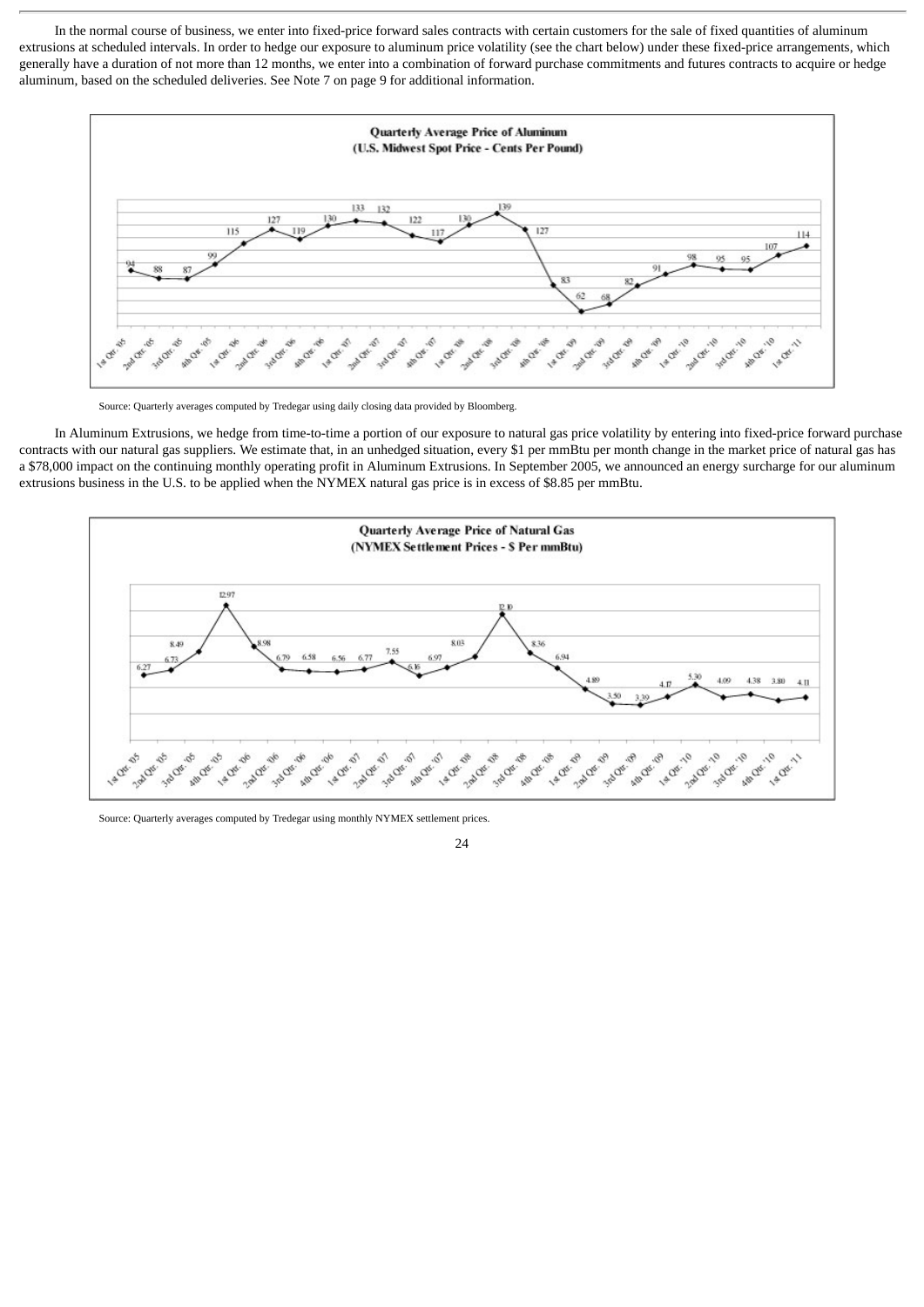We sell to customers in foreign markets through our foreign operations and through exports from U.S. plants. The percentage of sales for manufacturing operations related to foreign markets for the first quarters of 2011 and 2010 are as follows:

| Percentage of Net Sales from Ongoing<br>Operations Related to Foreign Markets* |                             |                             |                      |                       |  |
|--------------------------------------------------------------------------------|-----------------------------|-----------------------------|----------------------|-----------------------|--|
|                                                                                |                             | Three Months Ended March 31 |                      |                       |  |
|                                                                                |                             | 2011                        |                      | 2010                  |  |
|                                                                                | <b>Exports</b><br>From U.S. | Foreign<br>Operations       | Exports<br>From U.S. | Foreign<br>Operations |  |
| Canada                                                                         | 7%                          | $-$ %                       | 7%                   | $-$ %                 |  |
| Europe                                                                         |                             | 15                          |                      |                       |  |
| <b>Latin America</b>                                                           |                             |                             |                      |                       |  |
| Asia                                                                           |                             |                             |                      |                       |  |
| <b>Total</b>                                                                   | 16%                         | 22%                         | 17%                  | 26%                   |  |

\* The percentages for foreign markets are relative to Tredegar's total net sales from ongoing operations

We attempt to match the pricing and cost of our products in the same currency and generally view the volatility of foreign currencies (see trends for the Euro and Chinese Yuan in the chart below) and emerging markets, and the corresponding impact on earnings and cash flow, as part of the overall risk of operating in a global environment. Exports from the U.S. are generally denominated in U.S. Dollars. Our foreign currency exposure on income from foreign operations relates to the Euro, the Chinese Yuan, the Hungarian Forint, the Brazilian Real and the Indian Rupee.

In Film Products, where we are typically able to match the currency of our sales and costs, we estimate that the change in value of foreign currencies relative to the U.S. Dollar had a negative impact on operating profit of approximately \$275,000 in the first quarter of 2011 compared with the first quarter of 2010.

Trends for the Euro and Chinese Yuan are shown in the chart below:



Source: Quarterly averages computed by Tredegar using daily closing data provided by Bloomberg.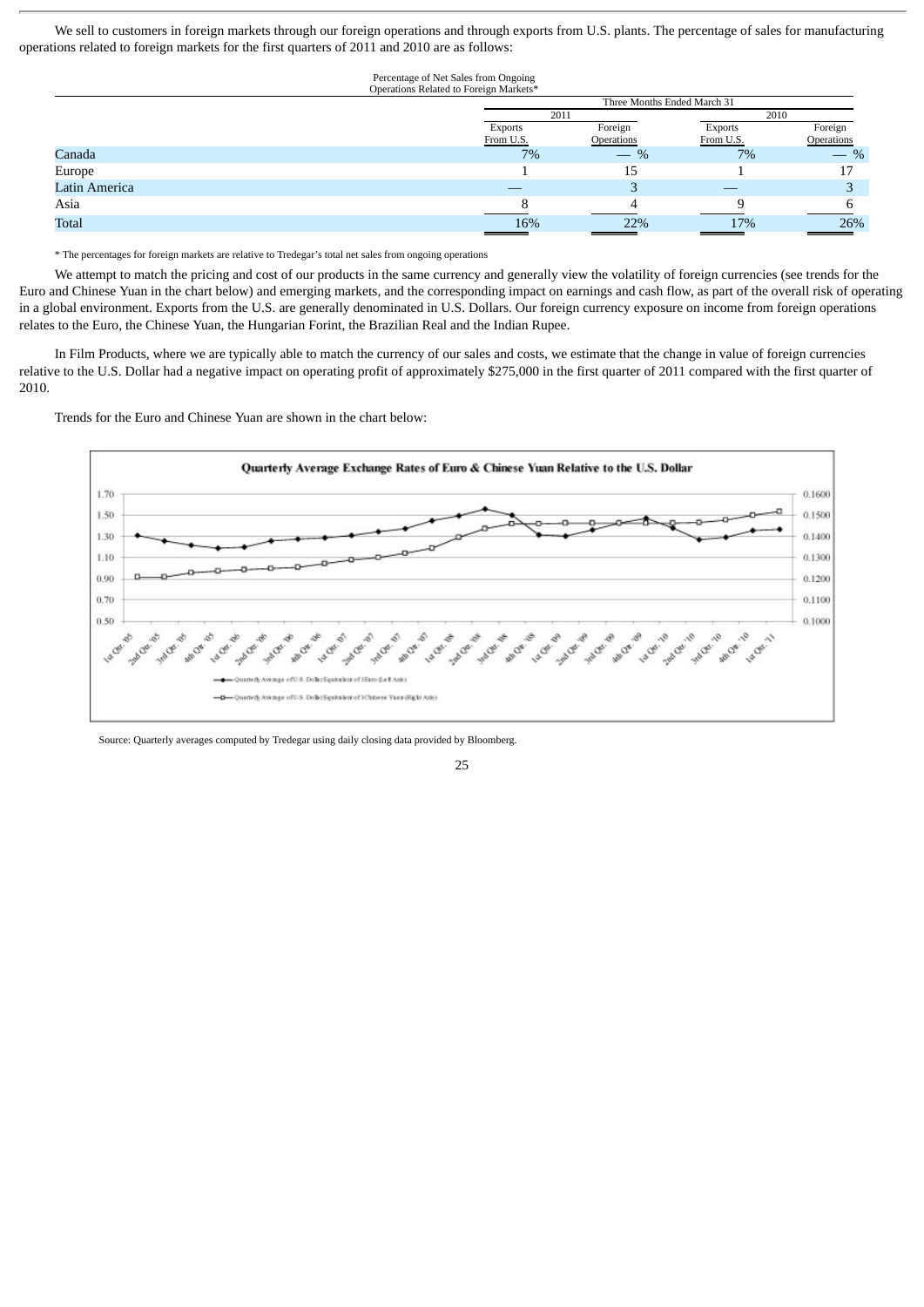#### **Item 4. Controls and Procedures.**

Pursuant to Rule 13a-15(b) under the Securities Exchange Act of 1934, we carried out an evaluation, with the participation of our management, including our principal executive officer and principal financial officer, of the effectiveness of our disclosure controls and procedures (as defined under Rule 13a-15(e) under the Securities Exchange Act of 1934) as of the end of the period covered by this report. Based upon that evaluation, our principal executive officer and principal financial officer concluded that our disclosure controls and procedures are effective to ensure that information required to be disclosed by us in the reports that we file or submit under the Securities Exchange Act of 1934, is recorded, processed, summarized and reported, within the time periods specified in the SEC's rules and forms, and that such information is accumulated and communicated to our management, including our principal executive officer and principal financial officer, as appropriate, to allow timely decisions regarding required disclosure.

There has been no change in our internal control over financial reporting during the quarter ended March 31, 2011, that has materially affected, or is reasonably likely to materially affect, our internal control over financial reporting.

# **PART II - OTHER INFORMATION**

# **Item 1A. Risk Factors.**

There are a number of risks and uncertainties that can have a material effect on the operating results of our businesses and our financial condition. These risk factors have not changed materially since the filing of our Annual Report on Form 10-K for the year ended December 31, 2010.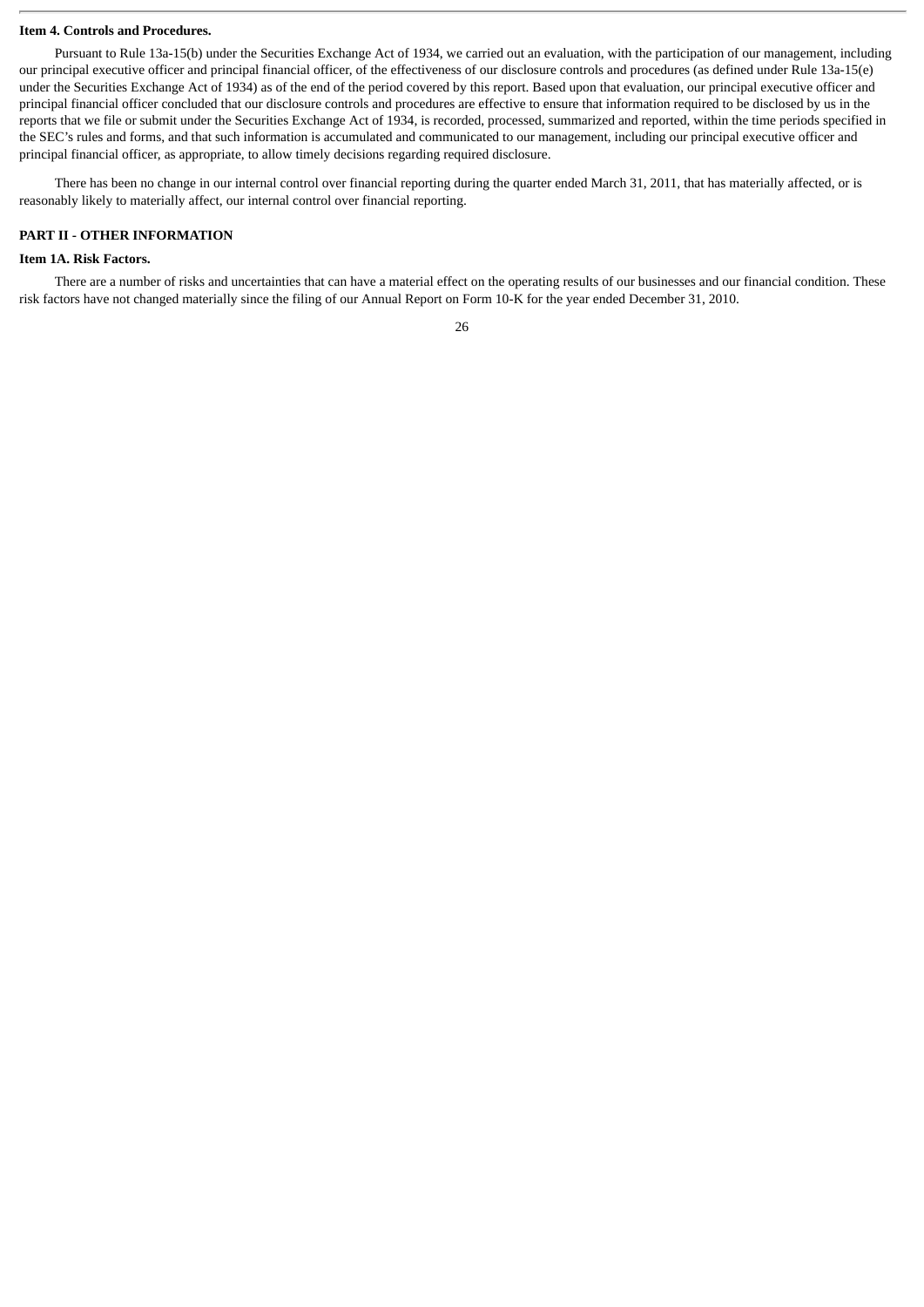### **Item 6. Exhibits.**

Exhibit Nos.

- 31.1 Certification of Nancy M. Taylor, President and Chief Executive Officer of Tredegar Corporation, pursuant to Rules 13a-14(a) and 15d-14(a) promulgated under the Securities Exchange Act of 1934, as adopted pursuant to Section 302 of the Sarbanes-Oxley Act of 2002.
- 31.2 Certification of Kevin A. O'Leary, Vice President, Chief Financial Officer and Treasurer (Principal Financial Officer) of Tredegar Corporation, pursuant to Rules 13a-14(a) and 15d-14(a) promulgated under the Securities Exchange Act of 1934, as adopted pursuant to Section 302 of the Sarbanes-Oxley Act of 2002.
- 32.1 Certification of Nancy M. Taylor, President and Chief Executive Officer of Tredegar Corporation, pursuant to 18 U.S.C. Section 1350, as adopted pursuant to Section 906 of the Sarbanes-Oxley Act of 2002.
- 32.2 Certification of Kevin A. O'Leary, Vice President, Chief Financial Officer and Treasurer (Principal Financial Officer) of Tredegar Corporation, pursuant to 18 U.S.C. Section 1350, as adopted pursuant to Section 906 of the Sarbanes-Oxley Act of 2002.

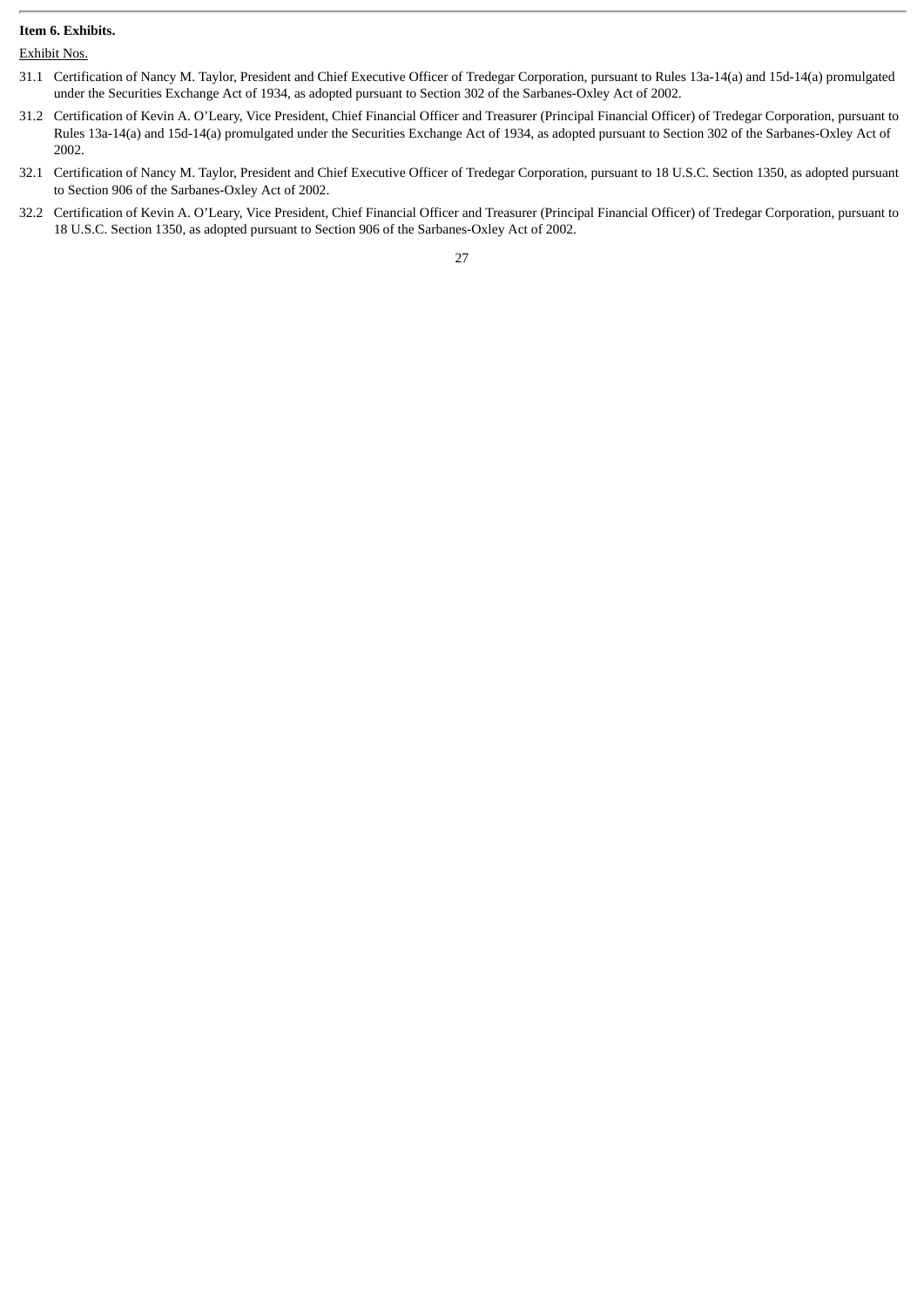# **SIGNATURES**

Pursuant to the requirements of the Securities Exchange Act of 1934, the Registrant has duly caused this report to be signed on its behalf by the undersigned thereunto duly authorized.

# Tredegar Corporation (Registrant)

Date: May 5, 2011 */s/ Nancy M. Taylor* 

Nancy M. Taylor President and Chief Executive Officer (Principal Executive Officer)

Date: May 5, 2011 /s/ Kevin A. O'Leary

Kevin A. O'Leary Vice President, Chief Financial Officer and Treasurer (Principal Financial Officer)

# Date: May 5, 2011 /s/ Frasier W. Brickhouse, II

Frasier W. Brickhouse, II Controller (Principal Accounting Officer)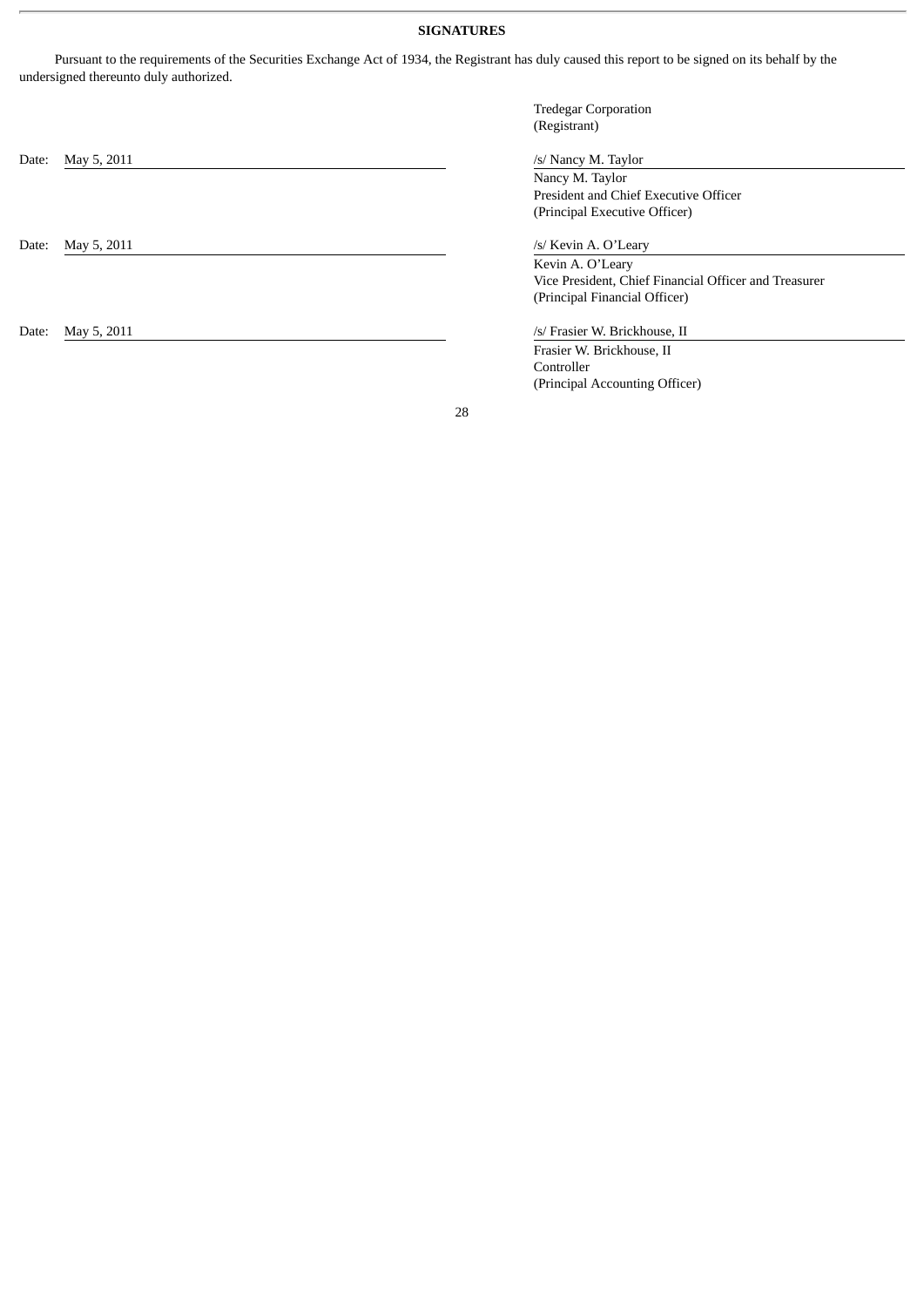I, Nancy M. Taylor, certify that:

(1) I have reviewed this Quarterly Report on Form 10-Q for the quarter ended March 31, 2011 of Tredegar Corporation;

(2) Based on my knowledge, this report does not contain any untrue statement of a material fact or omit to state a material fact necessary to make the statements made, in light of the circumstances under which such statements were made, not misleading with respect to the period covered by this report;

(3) Based on my knowledge, the financial statements, and other financial information included in this report, fairly present in all material respects the financial condition, results of operations and cash flows of the registrant as of, and for, the periods presented in this report;

(4) The registrant's other certifying officer and I are responsible for establishing and maintaining disclosure controls and procedures (as defined in Exchange Act Rules 13a-15(e) and 15d-15(e)) and internal control over financial reporting (as defined in Exchange Act Rules 13a-15(f) and 15d-15(f)) for the registrant and have:

(a) Designed such disclosure controls and procedures, or caused such disclosure controls and procedures to be designed under our supervision, to ensure that material information relating to the registrant, including its consolidated subsidiaries, is made known to us by others within those entities, particularly during the period in which this report is being prepared;

(b) Designed such internal control over financial reporting, or caused such internal control over financial reporting to be designed under our supervision, to provide reasonable assurance regarding the reliability of financial reporting and the preparation of financial statements for external purposes in accordance with generally accepted accounting principles;

(c) Evaluated the effectiveness of the registrant's disclosure controls and procedures and presented in this report our conclusions about the effectiveness of the disclosure controls and procedures as of the end of the period covered by this report based on such evaluation; and

(d) Disclosed in this report any change in the registrant's internal control over financial reporting that occurred during the registrant's most recent fiscal quarter (the registrant's fourth fiscal quarter in the case of an annual report) that has materially affected, or is reasonably likely to materially affect, the registrant's internal control over financial reporting;

(5) The registrant's other certifying officer and I have disclosed, based on our most recent evaluation of internal control over financial reporting, to the registrant's auditors and the audit committee of the registrant's board of directors (or persons performing the equivalent functions):

(a) All significant deficiencies and material weaknesses in the design or operation of internal control over financial reporting which are reasonably likely to adversely affect the registrant's ability to record, process, summarize and report financial information; and

(b) Any fraud, whether or not material, that involves management or other employees who have a significant role in the registrant's internal control over financial reporting.

Date: May 5, 2011

/s/ Nancy M. Taylor

Nancy M. Taylor President and Chief Executive Officer (Principal Executive Officer)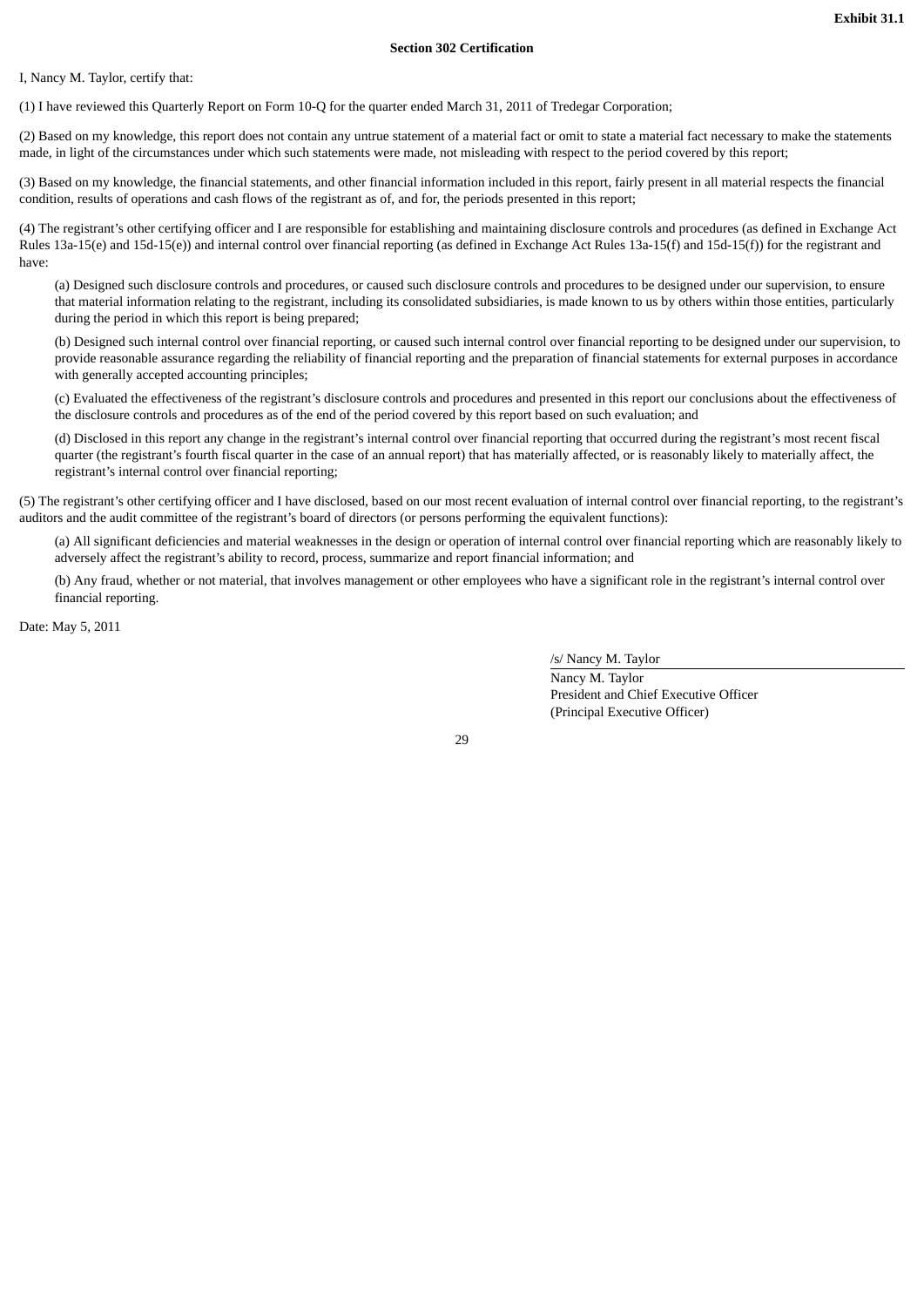I, Kevin A. O'Leary, certify that:

(1) I have reviewed this Quarterly Report on Form 10-Q for the quarter ended March 31, 2011 of Tredegar Corporation;

(2) Based on my knowledge, this report does not contain any untrue statement of a material fact or omit to state a material fact necessary to make the statements made, in light of the circumstances under which such statements were made, not misleading with respect to the period covered by this report;

(3) Based on my knowledge, the financial statements, and other financial information included in this report, fairly present in all material respects the financial condition, results of operations and cash flows of the registrant as of, and for, the periods presented in this report;

(4) The registrant's other certifying officer and I are responsible for establishing and maintaining disclosure controls and procedures (as defined in Exchange Act Rules 13a-15(e) and 15d-15(e)) and internal control over financial reporting (as defined in Exchange Act Rules 13a-15(f) and 15d-15(f)) for the registrant and have:

(a) Designed such disclosure controls and procedures, or caused such disclosure controls and procedures to be designed under our supervision, to ensure that material information relating to the registrant, including its consolidated subsidiaries, is made known to us by others within those entities, particularly during the period in which this report is being prepared;

(b) Designed such internal control over financial reporting, or caused such internal control over financial reporting to be designed under our supervision, to provide reasonable assurance regarding the reliability of financial reporting and the preparation of financial statements for external purposes in accordance with generally accepted accounting principles;

(c) Evaluated the effectiveness of the registrant's disclosure controls and procedures and presented in this report our conclusions about the effectiveness of the disclosure controls and procedures as of the end of the period covered by this report based on such evaluation; and

(d) Disclosed in this report any change in the registrant's internal control over financial reporting that occurred during the registrant's most recent fiscal quarter (the registrant's fourth fiscal quarter in the case of an annual report) that has materially affected, or is reasonably likely to materially affect, the registrant's internal control over financial reporting;

(5) The registrant's other certifying officer and I have disclosed, based on our most recent evaluation of internal control over financial reporting, to the registrant's auditors and the audit committee of the registrant's board of directors (or persons performing the equivalent functions):

(a) All significant deficiencies and material weaknesses in the design or operation of internal control over financial reporting which are reasonably likely to adversely affect the registrant's ability to record, process, summarize and report financial information; and

(b) Any fraud, whether or not material, that involves management or other employees who have a significant role in the registrant's internal control over financial reporting.

Date: May 5, 2011

/s/ Kevin A. O'Leary

Kevin A. O'Leary Vice President, Chief Financial Officer and Treasurer (Principal Financial Officer)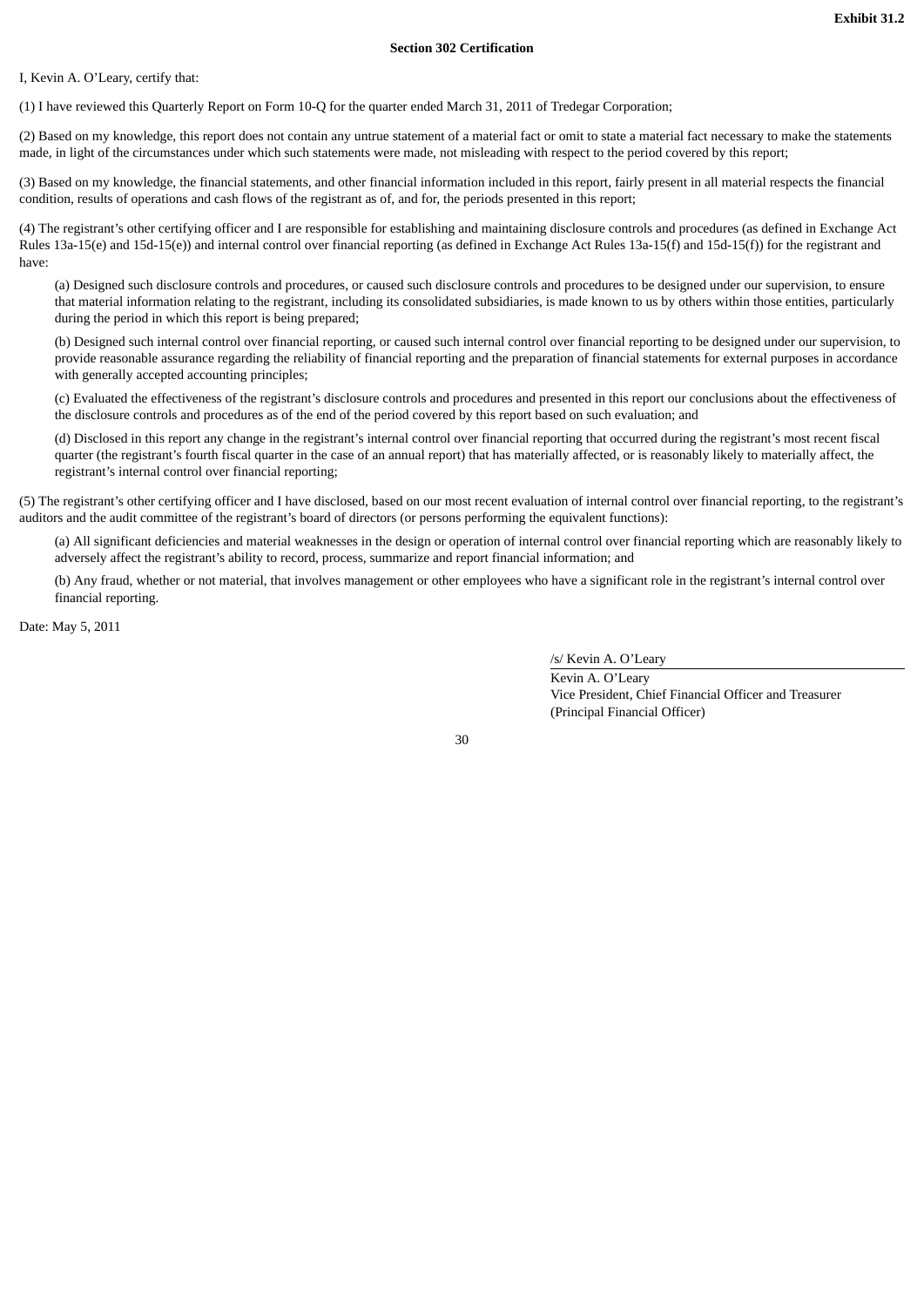# **CERTIFICATION PURSUANT TO 18 U.S.C. SECTION 1350, AS ADOPTED PURSUANT TO SECTION 906 OF THE SARBANES-OXLEY ACT OF 2002**

In connection with the Quarterly Report on Form 10-Q of Tredegar Corporation (the "Company") for the period ended March 31, 2011 as filed with the Securities and Exchange Commission on the date hereof (the "Report"), I, Nancy M. Taylor, President and Chief Executive Officer of the Company, certify, pursuant to 18 U.S.C. § 1350, as adopted pursuant to § 906 of the Sarbanes-Oxley Act of 2002, that:

(1) the Report fully complies with the requirements of Section 13(a) or 15(d) of the Securities Exchange Act of 1934; and

(2) the information contained in the Report fairly presents, in all material respects, the financial condition and results of operations of the Company.

/s/ Nancy M. Taylor

Nancy M. Taylor President and Chief Executive Officer (Principal Executive Officer) May 5, 2011